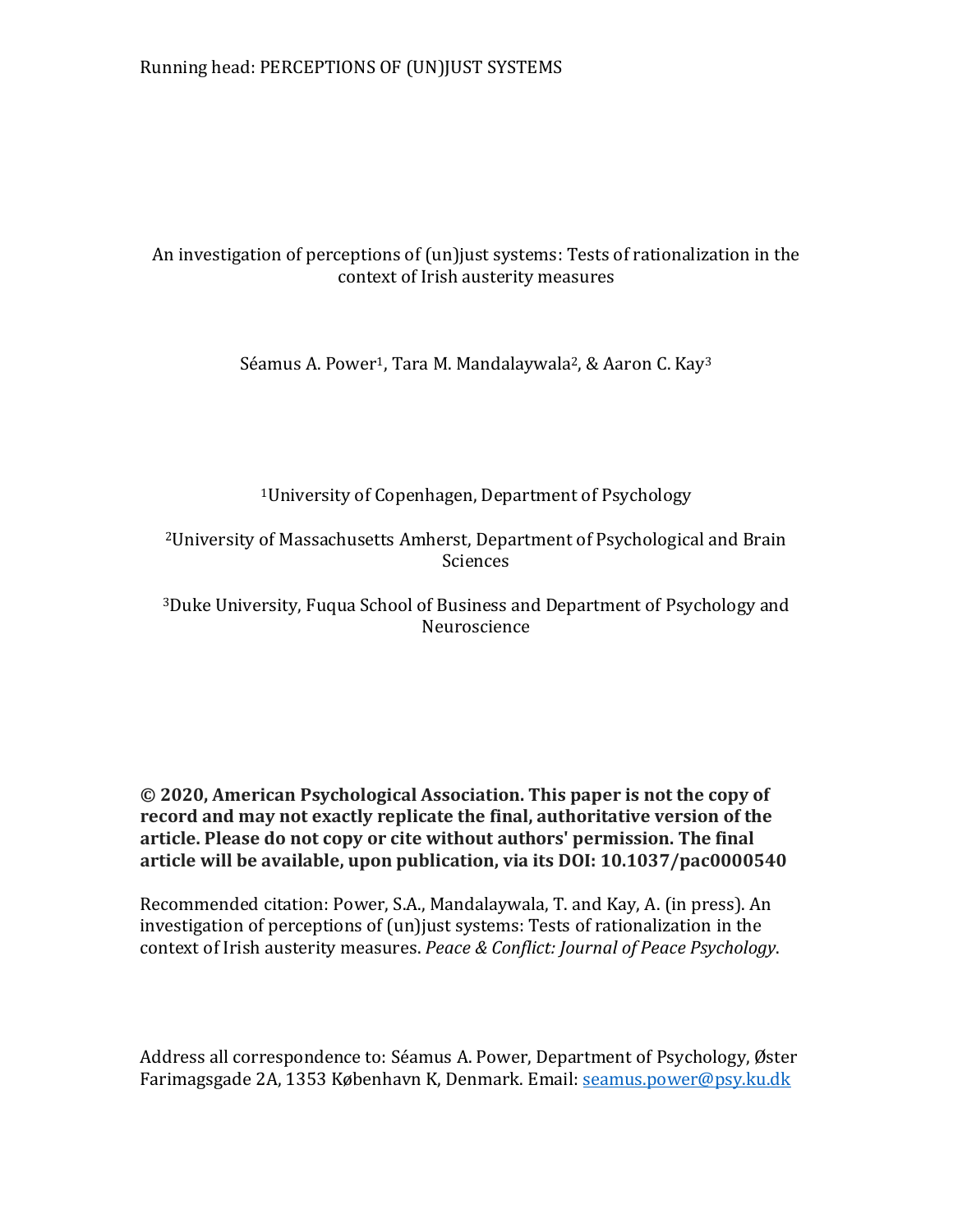## **Abstract**

Following a global economic collapse in 2008, the Irish accepted economic hardship in the years immediately following the financial downturn without demonstrating. Why didn't the Irish protest in response to economic collapse, especially when other countries hit by the economic collapse did? Here we empirically test ideas put forth in previous qualitative work: that a culturally ingrained moral principle, in life, "you reap what you sow", helps explain why the Irish passively accepted austerity without protesting. We predicted if Irish acceptance of austerity occurred because of the belief their own actions caused their plight, then reminding them of this culpability should decrease support for civic engagement and protest and increase acceptance of austerity. Across a large sample of Irish participants (*N* = 570), we found no evidence that experimental induction of culpability affected support for protest or acceptance of austerity. However, we found inter-individual variation in the extent to which participants did not support protest and saw austerity measures as fair was associated with several psychological mechanisms that might underlie a "reap what you sow" mentality, namely with an increased tendency to support system justifying policies and endorse the belief the world is an inherently fair place. Our contribution highlights the importance of conducting ecologically valid research into unfolding social, economic, and political phenomena, and integrating qualitative with quantitative methods to gain a holistic and psychologically-rich understanding of contemporary phenomena.

Keywords: Ecological Validity; Financial Crisis; Ireland; Protest; System Justification.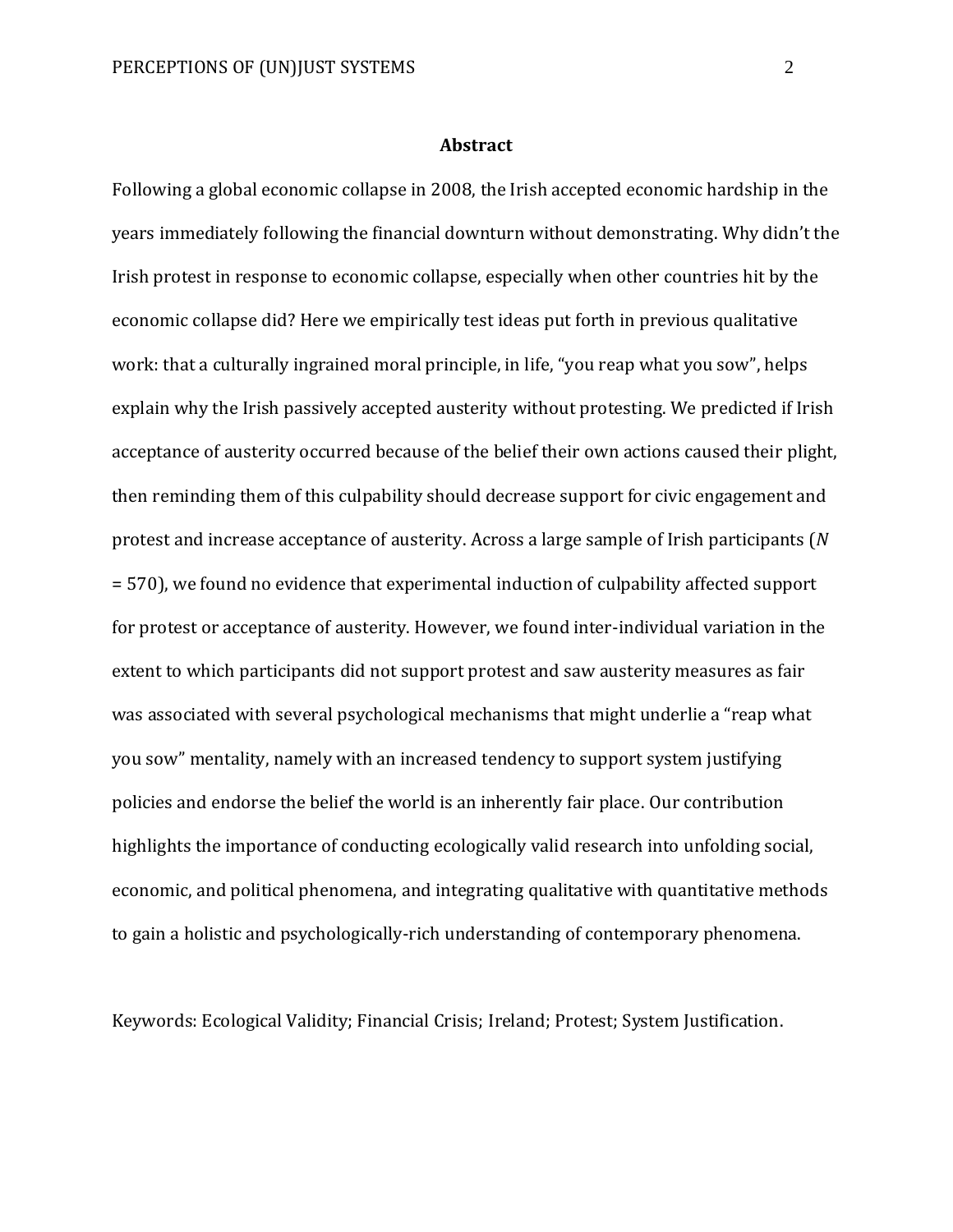In 2008, the economies of Ireland, Greece, and Spain collapsed. In response, the governments of these countries imposed harsh austerity measures. However, while the residents of Greece and Spain actively engaged in protests in response to austerity measures, the Irish passively accepted austerity for six years without demonstrating only to protest during an economic recovery from 2014 and 2015. The curious case of the Irish provides an interesting opportunity to investigate cultural variation in how people experience, understand, and react to economic hardship. Under what conditions can and do people living in democratic nations accept hardship without engaging in democratic activities, such as demonstrating, to effect social change? And under what circumstances does their tolerance turn to protest and other forms of democratic engagement and civic discontent? And what are the psychological mechanisms underlying these behaviors? There are a number of relevant social psychological theories, and psychological traits, that help explain why groups do not protest. In this paper, we focus on system justification theory (SJT) and three related individual traits that help explain maintenance for the status quo: belief in a just world, locus of control, and proneness to guilt and shame. These psychological explanations exist independently of the localized Irish case. However, we use these psychological constructs to examine, and unpack, the thickly descriptive ethnographic reports of Irish inaction against austerity and the "reap what you sow" moral explanation used to describe this localized form of system justification.

System justification theory posits people have a motivation to justify the prevailing status quo (Jost et al. 2004). System justification is a "process by which existing social arrangements are legitimized, even at the expense of personal and group interest" (Jost et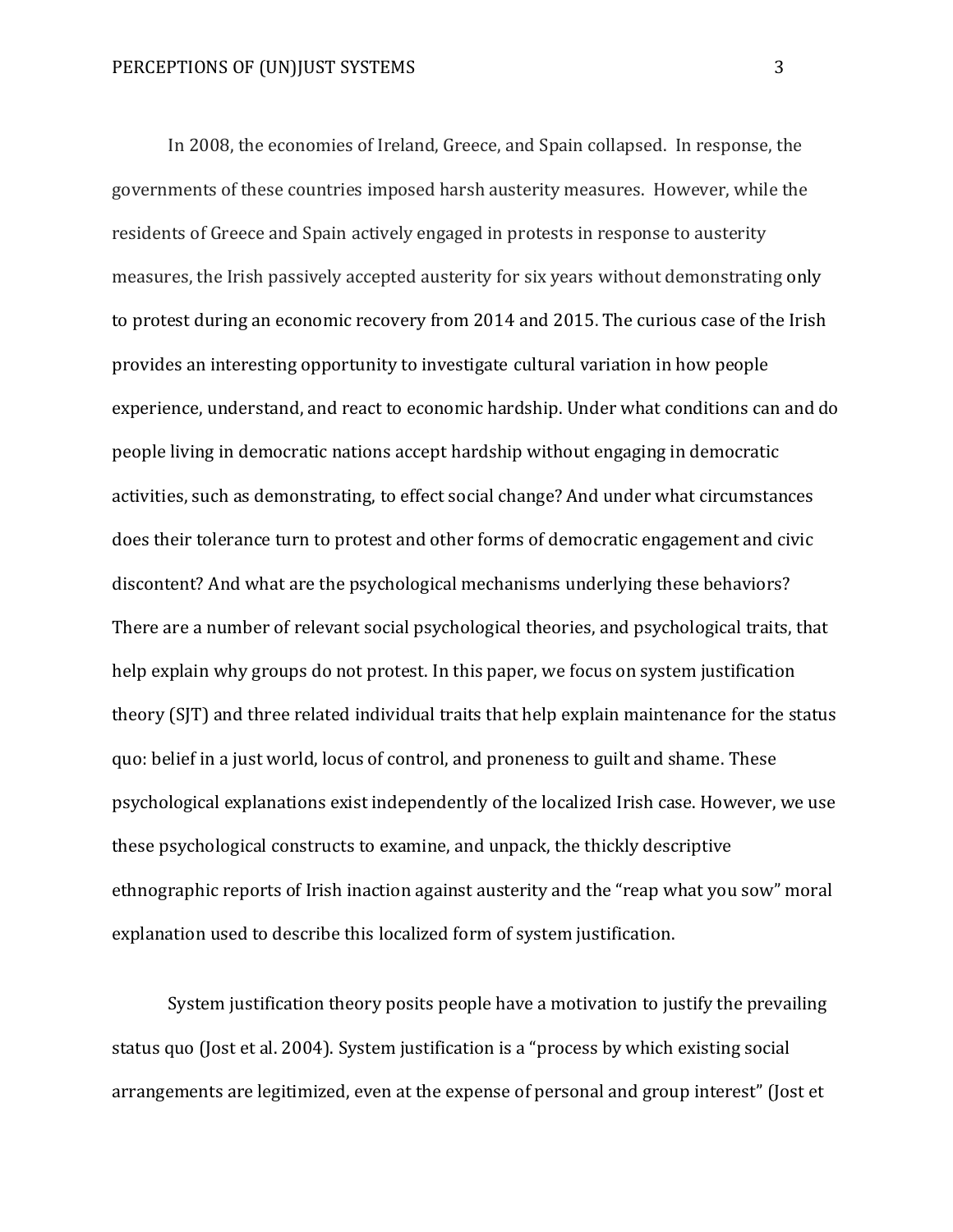al. 2004, p. 2). Most of the supporting evidence is based on experimental and correlational social psychological research (Jost, 2019). The theory highlights the tendency to accept the status quo and to imbue it with legitimacy, such that the system in which one lives is seen as morally good, fair, natural, desirable, inalterable, and therefore inevitable (Jost, 2020). Justification for, and ultimately acceptance of, the system in which one lives – regardless of actual legitimacy and morality – occurs to satisfy fundamental human needs for certainty, security, and social acceptance. This motivation partly explains how disadvantaged groups – like the unemployed – might come to internalize feelings of inferiority (Power, 2015; 2017; 2018a). Overall, the theory offers one explanation to help understand why people do not often advocate for socio-political change, even when they could benefit from doing so.

In the Irish context, previous qualitative research that employed interviews with a group of public elites (i.e. TV and radio personalities; economists in the public eye; members of prominent financial institutions; journalists) suggested there was a culturally pervasive ideology or schema that might explain the lack of protest in Ireland in response to the initial austerity measures: in life you reap what you sow – that in life, you get what you deserve (Power, 2016; 2017; 2018; Power & Nussbaum, 2014). The Irish who were interviewed suggested people in Ireland were partly responsible for the current economic collapse. From this viewpoint, the Irish are atypical of many other European Union (EU) residents. Although bankers, the government, financial regulators, and the EU were vilified for the financial crisis in Ireland, so too was the Irish public. Respondents said it would be illogical for the Irish to protest, because they share in the blame. They must suffer austerity as a consequence of enjoying financial excesses during the boom years. As one prominent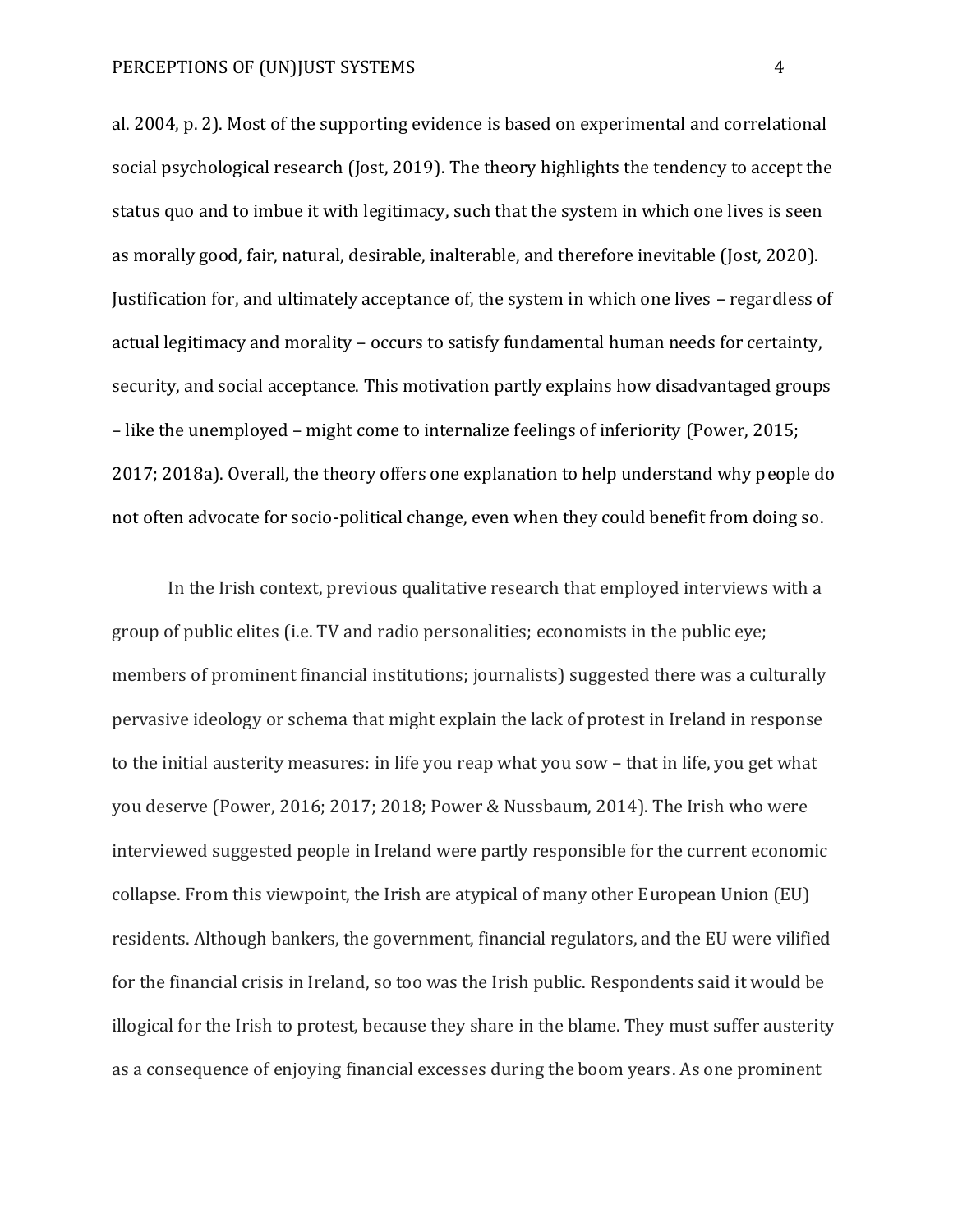and influential economic adviser stated during an interview, "We are stuck with the world we live in. Within these confines there are lots of things we can do, and will do, and austerity is just a consequence of what we do. We suffer it with dignity, we suffer it in anger, or you suffer it in one way or another. The motivation is to whether you suffer it in silence or in rage. That is probably the key question" (original quotation in Power, 2015).

Interviews with unemployed Irish people revealed how they have internalized this idea. They often said they were partially at fault for their own negative financial and social situation. There is no motivation to protest when one feels culpable for one's own social position (Power, 2015; 2017; 2018). Unemployed youth, like prominent public elites, gave internal blame attributions for the economic collapse and hardship associated with austerity (Power, 2018a).

However, in 2014 and 2015 Ireland had the fastest growing economy in the European Union (Fitzgerald 2014; Honohan 2014). During this recovery, there were unequal gains: the rich got richer, and the rest got left behind. The gap between expectations and lived experiences generated feelings of frustration and legitimized protest (Stouffer, et al. 1949; Power, et al, 2020). An introduction of a new charge on water galvanized a broader anti-austerity social movement (Power, 2017; 2018, 2018a, 2018b). People had endured harsh austerity and expected to reap the rewards of an economic recovery. Thus, during this period of stark economic growth there were mass demonstrations, clashes with the police, and other expressions of civic discontent. Subsequent ethnographic research suggested the "reap what you sow" moral principle was again helpful in understanding this reaction: people in Ireland expected to reap the benefits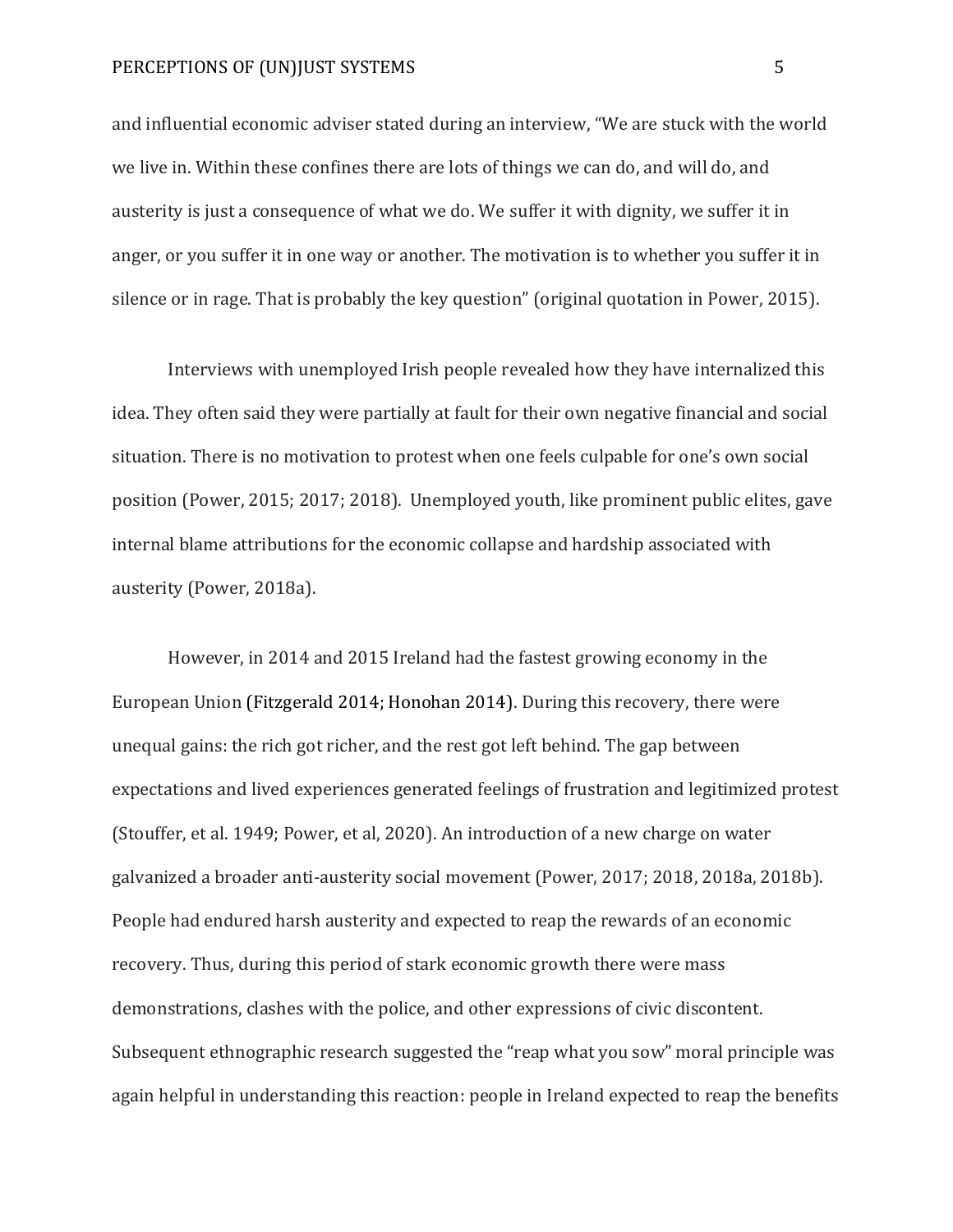of having endured austerity, but the economic recovery was unequal, leaving many feeling they were not rewarded for their sacrifices (Power, 2018; 2018a; Power & Nussbaum, 2016).

These narratives told by public elites and unemployed youth in Ireland to account for the lack of a protest movement following the economic collapse can also be seen as legitimizing folk psychological understandings: they are localized narratives told to make sense of broader issues concerned with unfairness, inequality, and maintenance of the status quo (Jost, Banaji, & Nosek, 2004; Jost, Chaikalis-Petritsis, Abrams, Sidanius, van der Toorn, & Bratt, 2012; Jost, Kay, & Thorisdottir, 2009; Laurin, Gaucher, & Kay, 2010). The link between conclusions drawn from the qualitative research and system-justification theory, largely developed and supported by quantitative research, opens up the possibility of testing ideas across methodologies. Qualitative and ethnographic research can be generative of new, ecologically valid, hypotheses that can be tested experimentally. The cyclical and synthetic relationship between qualitative and quantitative methods can be mutually beneficial. This relationship is important for theory testing and development (Power, Velez, Qadafi, & Tennant, 2018; Power & Velez, 2020; Rozin, 2001; 2009).

In this paper, we quantitatively test qualitatively derived hypotheses: In the Irish context, does a belief in "reaping what you sow" lead to greater acceptance of austerity, blame for the recession on the actions of ordinary people, and lack of support for civic engagement and protest? Several established psychological mechanisms are theoretically and conceptually similar to the "reap what you sow" moral principle. No prior research has examined the relation between these mechanisms that might account for the overall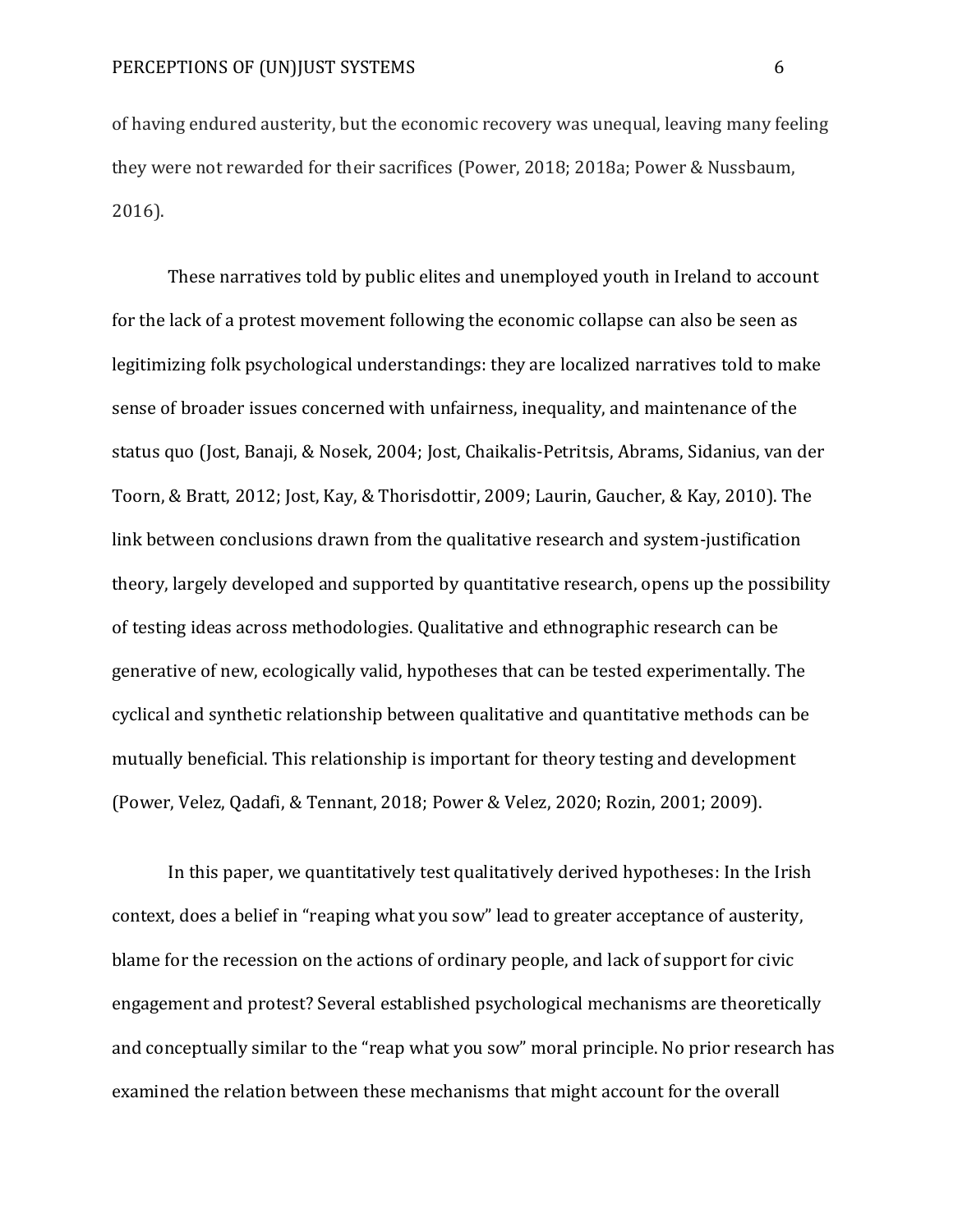construction of a "reap what you sow" mentality. To this end, we explore several psychological mechanisms that might underlie Irish citizens beliefs in "just desserts." In particular, we discuss three psychological factors that could explain, at least in part, why people accept economic hardship without protesting: endorsement of system justifying beliefs, belief in an external locus of control, and proneness to guilt and shame.

There is evidence the Irish might endorse a particular type of system justifying belief, that in life you "reap what you sow". This belief is a historically ingrained, culturally viable, narrative told by some Irish to explain, understand, and even justify the system in which they live. Previous research illustrated variations of this narrative to explain suffering and hardship in the Irish context (Power, 2015; 2016; Scheper Hughes, 1981/2001; Sullivan, 1990). For example, Irish people who were suffering from depression attributed blame for their condition to their own actions (Sullivan, 1990). Meritocratic beliefs, such as "reap what you sow," are used to justify hardship and maintain the status quo (Davidai & Gilovich, 2015; Jost & Hunyady, 2002; Jost & Kay, 2010; Weber, 1905/2009), thus, the "reap what you sow" moral principle is likely to be a localized version of a larger, perhaps universal, process (Cassaniti & Menon, 2017; Lerner, 1980).

In addition to endorsement of system justifying beliefs, there are other potential factors that could help explain when Irish do or do not protest in response to austerity measures. These measures, like system justification theory, might be universal psychological constructs and certainly exist independent of the Irish context. However, as evidenced in the ethnographic research, these universal traits manifest in local cultural and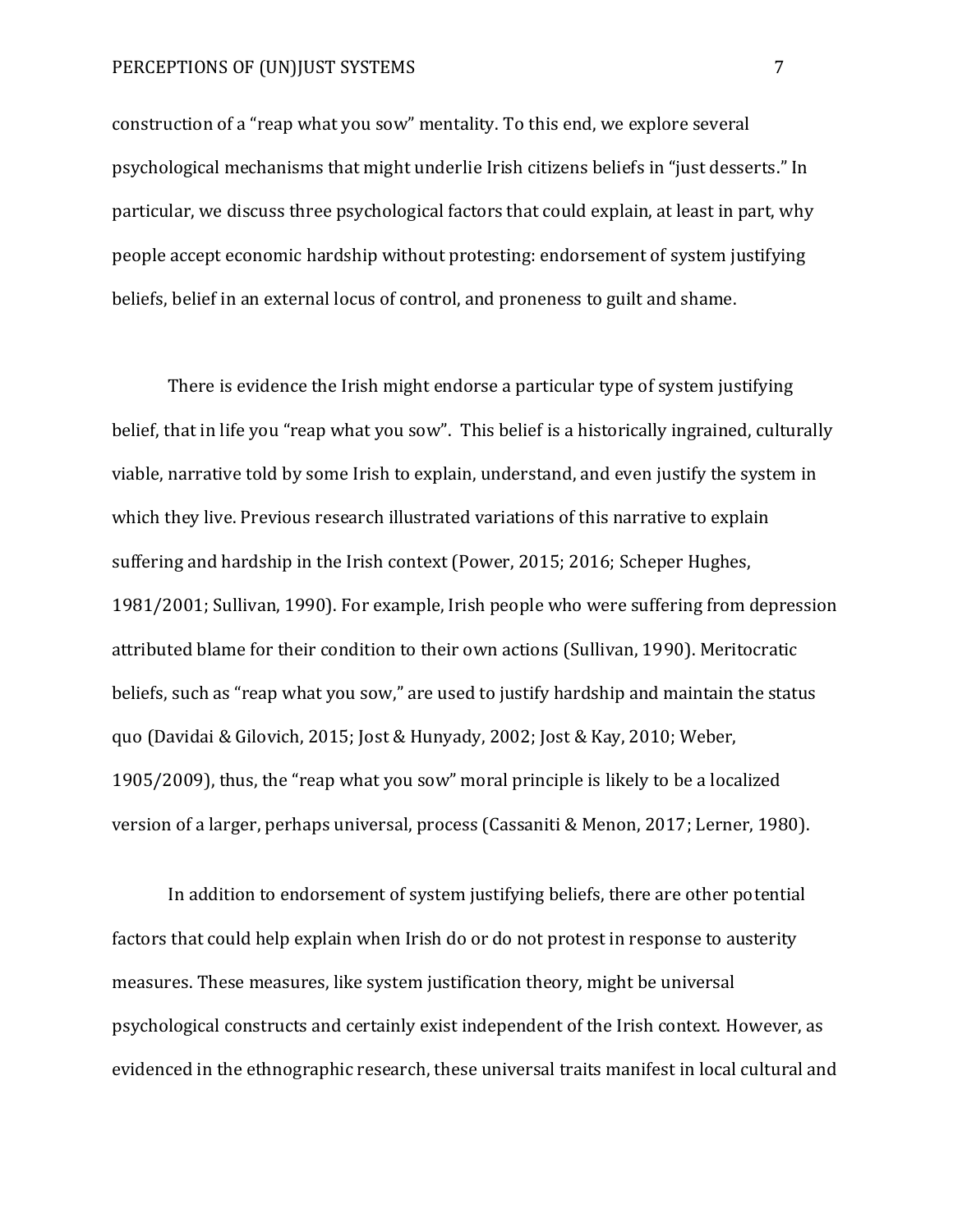temporal contexts. In particular, people's tendency to hold an external locus of control (i.e., the belief factors outside of one's control are responsible for much of one's outcomes: Rotter, 1966). We focus here primarily on external, rather than internal, locus of control because internal locus of control has been extensively researched in the context of justice outcomes, with the general consensus that higher personal control is a state that can be maintained by engaging in victim-derogation (Lerner, 1980; Jost & Kay, 2010). More recent theory has started to suggest a potential link between seeing outside agents as controlling and legitimizing ideologies (Kay & Eibach, 2013), and the apparent overlap with that research and the qualitative findings reviewed above led us to want to explore that particular relationship. This does not mean internal locus of control will not also relate to protest behaviors; it likely impacts many related variables, including efficacy and blame. We simply chose here to emphasize the more novel question of how external locus of control will also relate to protest behavior in the context of societal injustice. Previous research into a "reap what you sow" mentality in Ireland suggests it could relate to the Irish response (or lack thereof) to austerity measures in two quite distinct ways. First, people who hold an external locus of control, believing their own actions are unlikely to engender systemic change, might *be less* likely to support protest or to view austerity measures as unfair. In other words, their belief in an external locus of control might manifest specifically as the belief they are unable to change their economic and political contexts through collective action. As qualitative evidence for this, interviews with unemployed, Irish youth, for example, contained themes around a disbelief protest would generate social, political, or economic change (Power, 2015; 2018a). In this case, there are no clear predictions for how locus of control beliefs might relate to placement of blame for the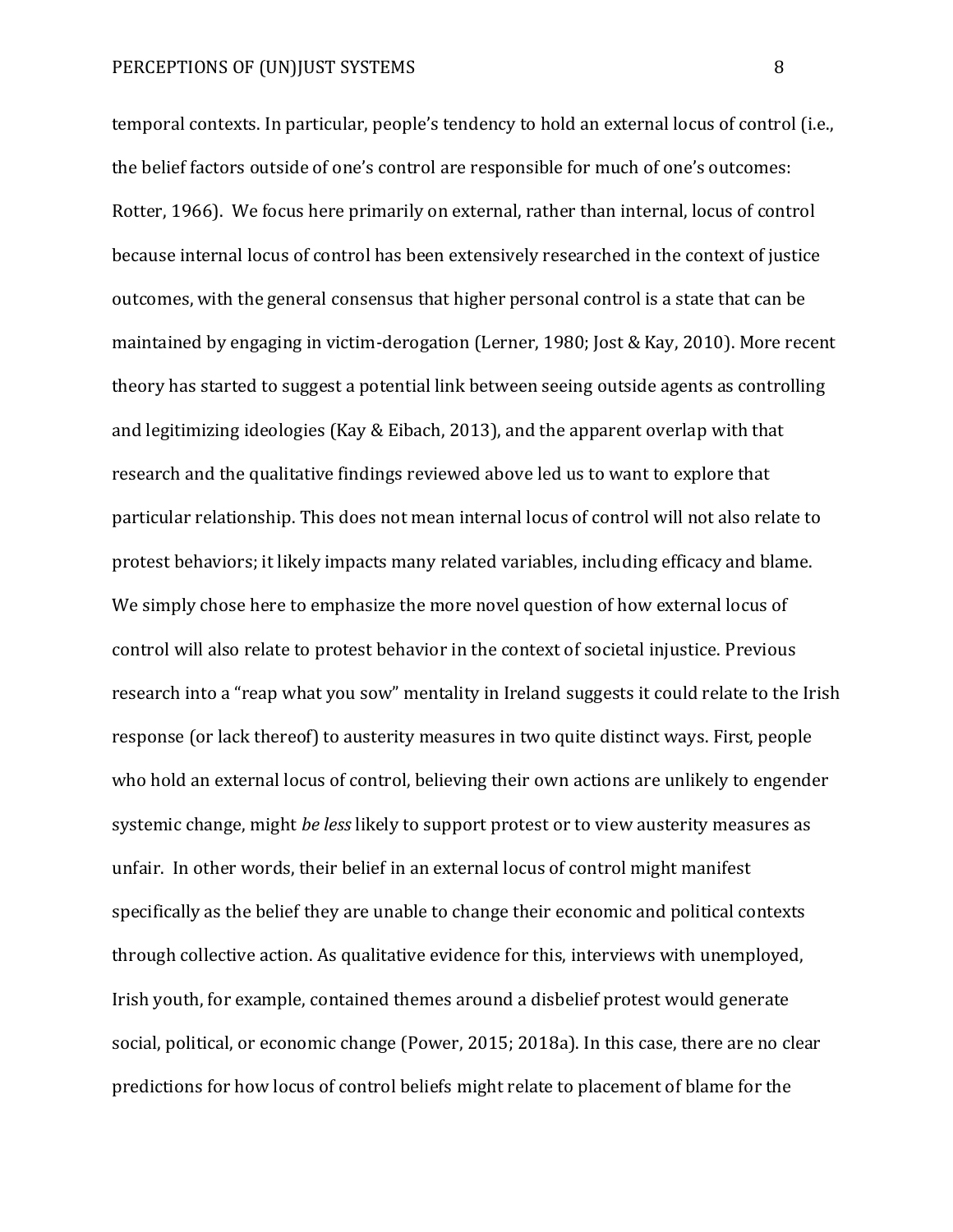economic downturn (i.e., there is no clear prediction for whether those holding an external locus of control would be more likely to blame local or global factors).

However, an external locus of control, by focusing attention on external causes instead of internal attributions of blame, might also relate to *greater* support for protest, increased belief austerity measures are unfair, and increased blame for economic woes on institutional or global factors and decreased blame on the Irish people themselves. In other words, by endorsing the belief that their own actions – and the actions of Irish people more generally – would simply have been incapable of causing the economic downturn, holding an external locus of control could induce a "reap what you sow" mentality and engender collective action. This hypothesis is congruent with later ethnographic research that revealed after a tipping point, Irish people's tolerance for economic hardship gave way to intolerance (Power, 2018). People took to the streets. In this context, they demonstrated against the introduction of a new charge on water in the context of an aggregate, though unequally felt, economic recovery people reported was unfair. They no longer blamed themselves for causing the recession. While they used metaphors suggesting it took Irish people some time to "wake up" to protest, it was the injustice of a new charge on water which was emblematic of an unequally felt aggregate economic recovery that motivated anti-government protests. It was the government, not ordinary people, who should "reap what they sowed" (Power, 2018; Power & Nussbaum, 2016). Thus, examining the relation between an external locus of control and support for civic engagement, beliefs about the (un)fairness of austerity measures, and beliefs about who is to blame for the economic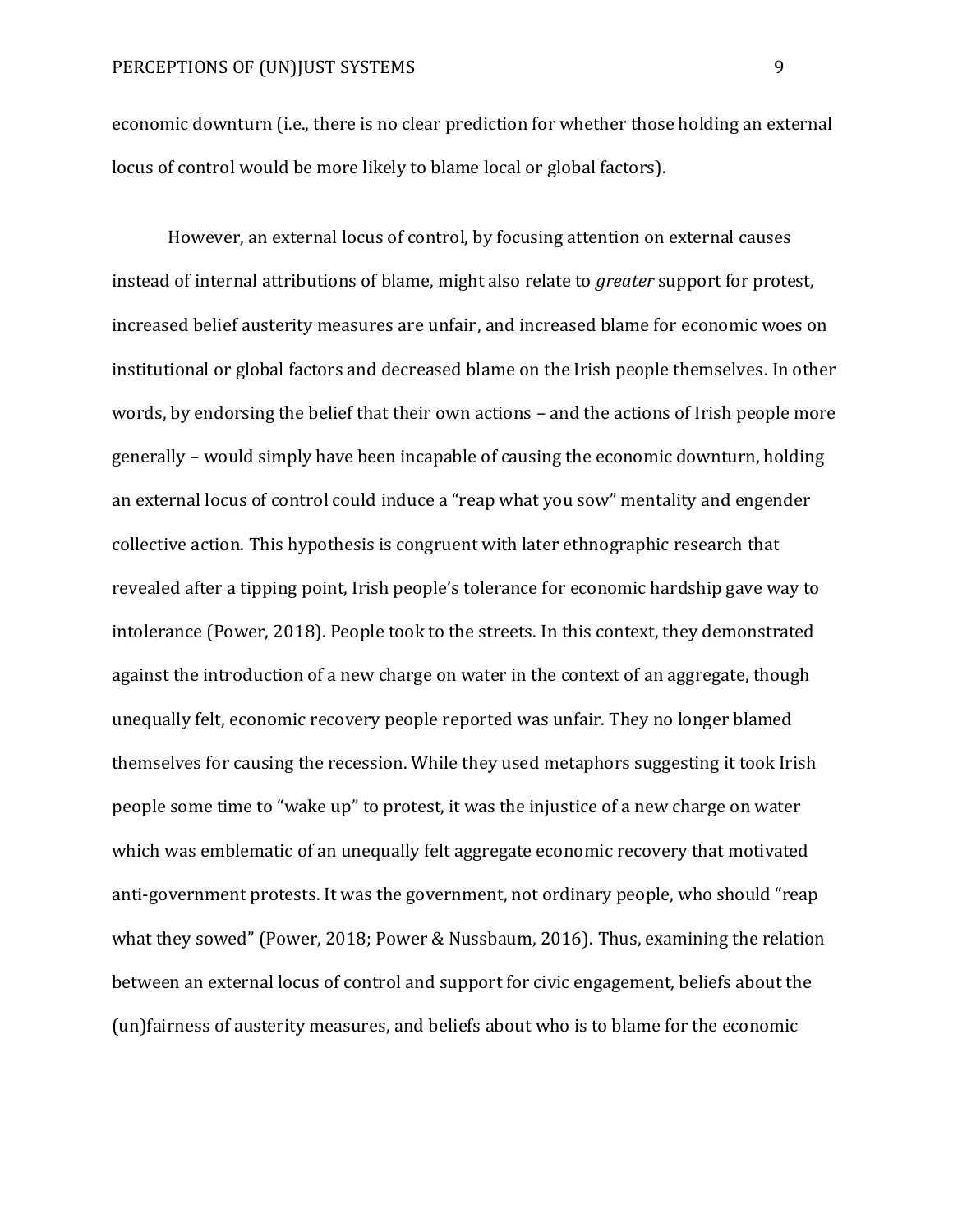downturn will provide interesting evidence on the particular mechanisms by which a "reap what you sow" mentality can lead to the particularly Irish response to austerity.

Finally, previous ethnographic work suggests the "reap what you sow" moral hypothesis has its roots in Irish Catholicism where "you pay for your sins" (Power, 2016). Ethnographic evidence suggests the Irish iteration of Catholicism is punitive and people internalize suffering (Scheper-Hughes, 1981/2001). Therefore, we included a proneness to guilt and shame scale to investigate whether people who scored highly on these dimensions were less likely to support protest because they felt culpable for the current economic crisis and were too ashamed to demand social, economic, or political change (Cohen, Wolf, Panter, & Insko, 2011). This scale is an attempt to capture a personality trait indicative of a predisposition to experience negative feelings about personal wrong doing even when this wrong doing occurs privately. It is a modified version of previous trait based personality instruments aimed at comprehending feelings of guilt and shame and their associations with morality and unethical behavior. This research endeavor is supported by evidence predominantly from participants from the USA (see Cohen, Panter, & Turan, 2012). The association between similar feelings and ethical and moral worldviews has also been documented in the anthropological literature indicating cultural variance between global regions in terms of emotion, behavior, and moral reasoning (e.g. Shweder, Much, Park, & Mahapatra, 2003; Shweder, 2008).

Building off prior qualitative analysis of interviews with Irish citizens that suggested the lack of protest among Irish citizens in response to the economic crisis and the implementation of austerity measures stemmed from their endorsement of a "reap what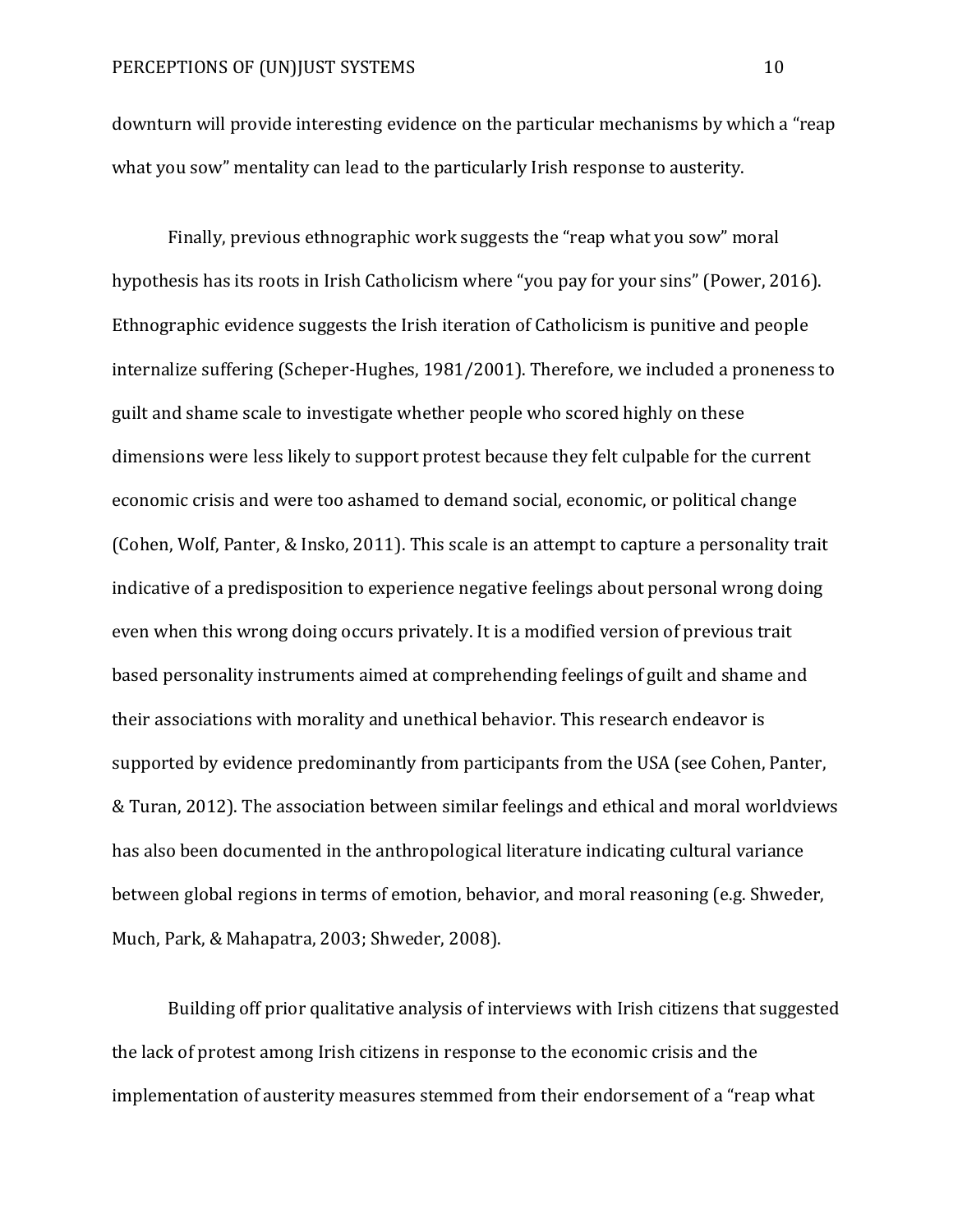you sow" mentality. We sought to test this hypothesis experimentally, to examine whether Irish participants: (1) support for civic engagement and protest, (2) beliefs about the fairness of austerity measures, and (3) the extent to which they blame Ireland (it's people or institutions) for the economic crisis could be explained by the quantifiable presence of a "reap what you sow" ideology.

Based on the "reap what you sow" hypothesis, we predicted when Irish participants are primed to believe the actions of ordinary people (as opposed to external factors beyond ones' control) were to blame for the economic crisis in Ireland, participants would be: 1) less likely to support civic engagement and protest, 2) less likely to think austerity measures are unfair, and 3) be more likely to blame the actions of the Irish people and institutions, rather than global institutions, for causing the economic crisis.

Moreover, we were interested in investigating how psychological mechanisms that are theoretically and conceptually linked to a "reap what you sow" mentality might predict variation in our dependent variables, within the culturally unique situation of the Irish response to an economic downturn. We predicted participants who were high in belief in a just world would be less likely to support protest, more likely to think austerity was fair, and more likely to blame the actions of ordinary Irish people for the recession. Similarly, we predicted those participants who have a high external locus of control could perceive and react to austerity measures in a variety of ways. Participants high in an external locus of control might support protest less and be more likely to think austerity is fair. However, an external locus of control, by focusing attention on external causes instead of internal attributions of blame, might also relate to *greater* support for protest, increased belief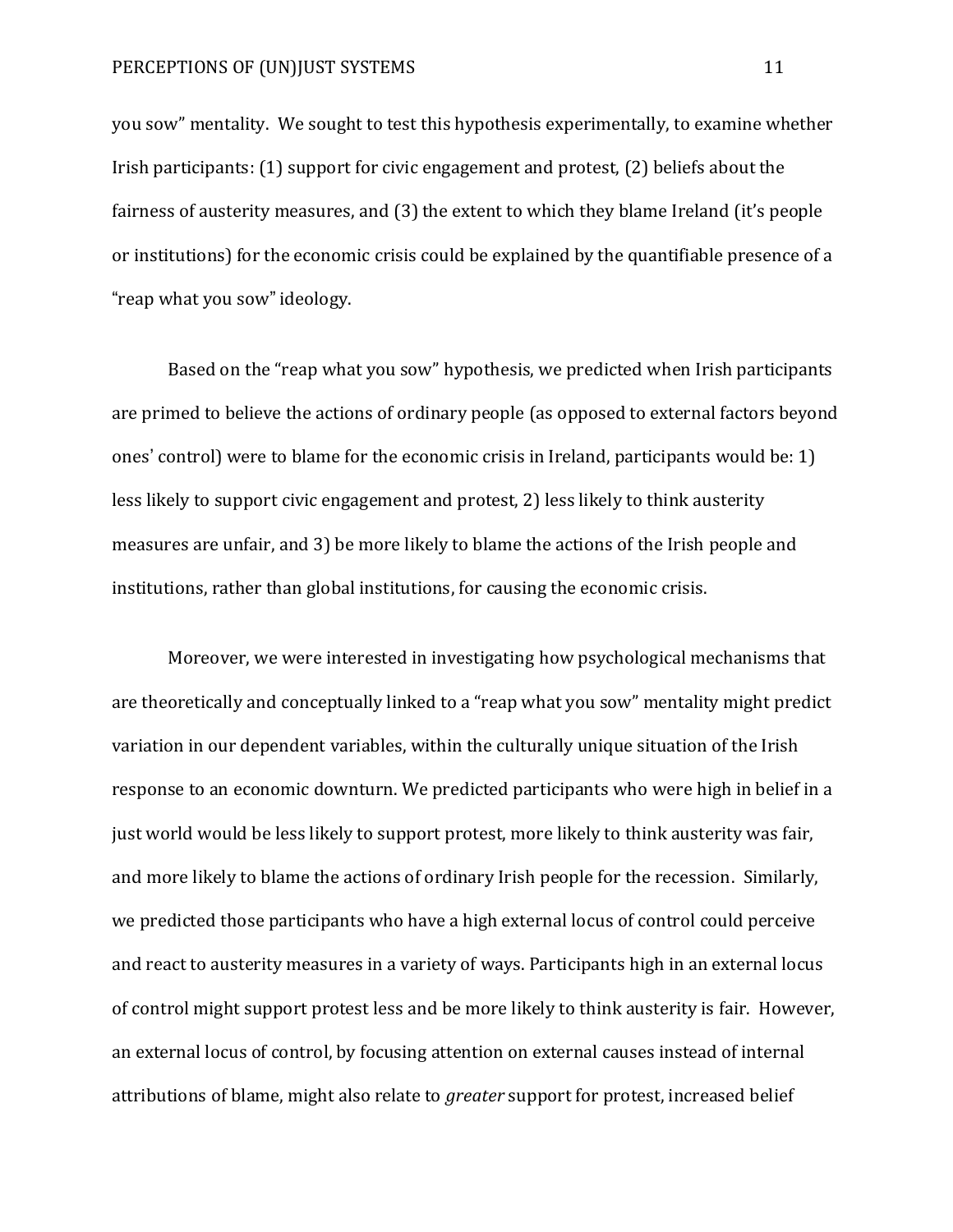austerity measures are unfair, and increased blame for economic hardship on institutional or global factors and decreased blame on the Irish people themselves. Finally, we predicted participants who were high in guilt and shame would support protest less, be more likely to think austerity was fair, and be more likely to blame the actions of ordinary Irish people for the recession.

# **Method**

# **Participants**

Participants (*N* = 570) came from two distinct populations within Ireland. The first population consisted of faculty and students from an Irish institution in a midsized city (*n*=342, *Mage* = 39.9 years, 61% male). The second population consisted of a general populace (i.e., non-university) sample (*n* = 228, *Mage* = 24.2 years, 36% male). The materials and procedure were identical across both populations; however, participants recruited from a non-university sample were compensated for their participation. Across all studies, we report all study measures, conditions, and manipulations. Data from both the university population, as well as from the general population, were collected in December 2015. Data were analyzed upon completion of data collection, after which no additional data were collected or included in analyses. Although we did not anticipate that responses would vary across these two populations, we included population type (i.e., university or general populace) as a random factor in all analyses to account for any population-level differences.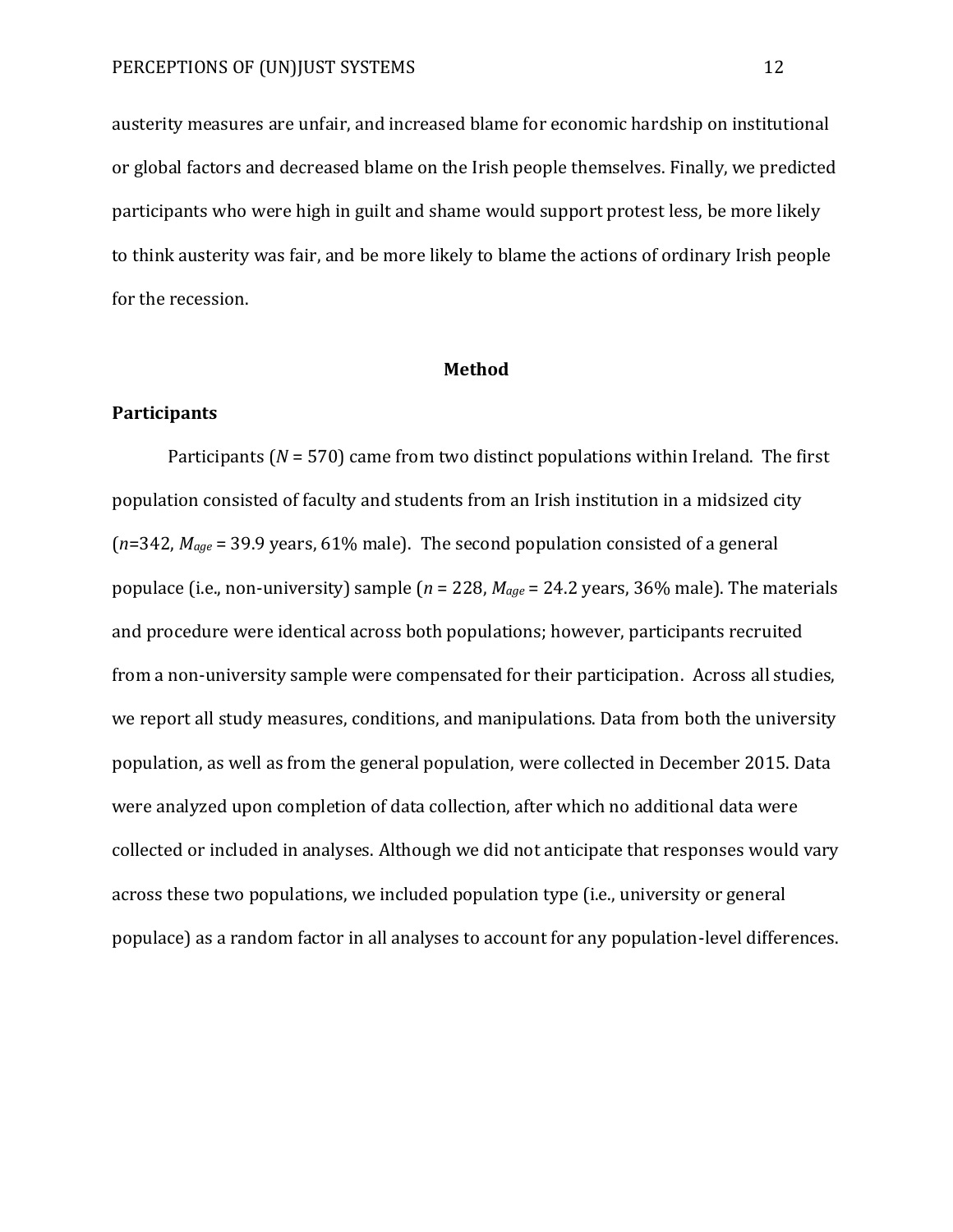# **Procedure**

**Predictors.** Prior to receiving the experimental manipulation, participants completed four scales, presented in a randomized order, assessing: (1) the extent to which they endorse system justifying beliefs and view the world as just and fair (two scales, one relevant to the self and one relevant to others more generally), (2) whether they hold an internal or external locus of control, and (3) their tendencies to feel guilt and shame. Details of each predictor, and the exact instructions and questions asked of participants are included in the Supplemental Online Materials (SOM). To assess support for system justification, we used two belief in a just world scales, one as applied to the self and one as applied to others (Lipkusa, Dalbert, Siegler, 1996). For both scales, participants answered questions on a seven-point Likert scale, ranging from strongly disagree (1) to strongly agree (7). Responses were reverse coded where necessary such that a higher value indicated greater belief in a just world, and responses to questions within each scale were averaged so each participant received a mean score on each scale. To assess participants' locus of control, we used the Rotter (1966) Locus of Control Scale. Participants were presented with 14 scenarios and for each one selected a response option that indicated either an external (coded as 1) or internal (coded as 0) locus of control. Responses were summed across all scenarios so that each participant was accorded a score between 0 and 14, such that a higher value indicated a greater belief in an external locus of control and a lower value indicated a greater belief in an internal locus of control. To assess the participants' proneness to feeling guilt or shame, we used the Guilt and Shame Proneness Scale (Cohen, et al, 2011). For both scales, participants responded to descriptions of a behavioral response to hypothetical scenarios, rating their likelihood of responding in the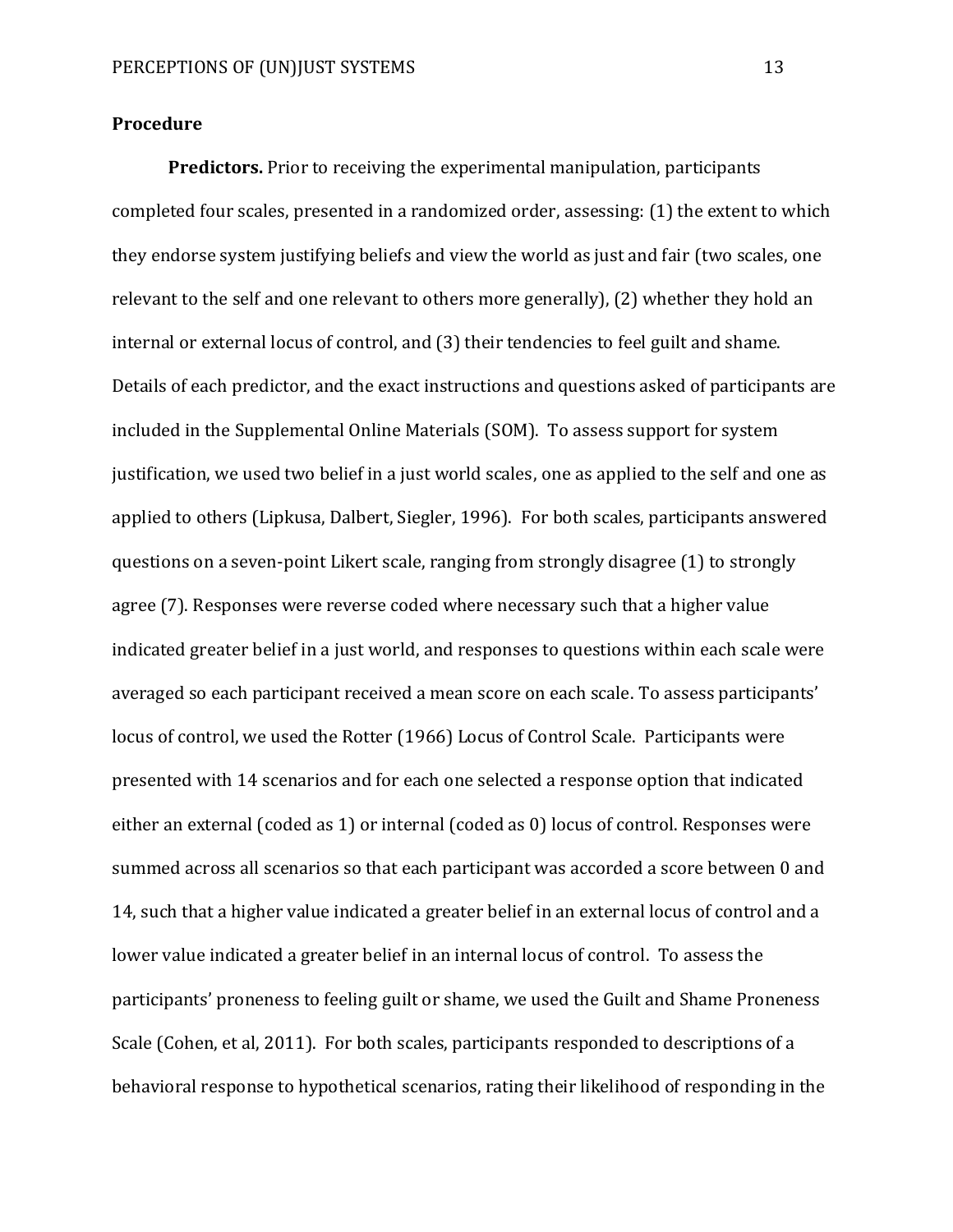described manner using a seven-point Likert scale, ranging from very unlikely (1) to very likely (7). Responses were reverse coded where necessary such that a higher value indicated greater proneness to guilt and shame and averaged so each participant received a mean score.

**Condition manipulation.** After filling out these four scales, participants were told they were going to read a newspaper article that had been published in the last decade and they would then be asked questions on the content. Participants were randomly assigned to read one of two possible articles, both of which were fictional newspapers articles from *The Irish Times* (see the SOM for condition specific primes). Each fictional newspaper article was designed to prime a distinct set of beliefs. Half the participants read an article that emphasized how hard work, dedication, and entrepreneurial efforts of regular Irish people led to the economic boom known as the Celtic Tiger ("Irish to Blame" condition: *N* = 274; university *n* = 175, general populous *n* = 99). By extension, the logic is the actions of ordinary Irish people played a significant role in other economic events, including the downturn. The other half of the participants read a newspaper article that argued the economic boom in Ireland from the late 1990's into the 2000's was driven by external factors, such as increased foreign investment and strong trading with foreign partners such as the USA and the UK ("External Factors" condition: *N* = 296; university *n* = 167, general populous *n* = 129). The role of hard work, effort, and dedication of ordinary people was downplayed in this condition. As such, other economic events such as the collapse could then be attributed to external factors, not the actions of ordinary Irish people. To ensure participants read the article they were randomly assigned, two attention-check questions followed each fictional newspaper article. Failure to correctly answer either of these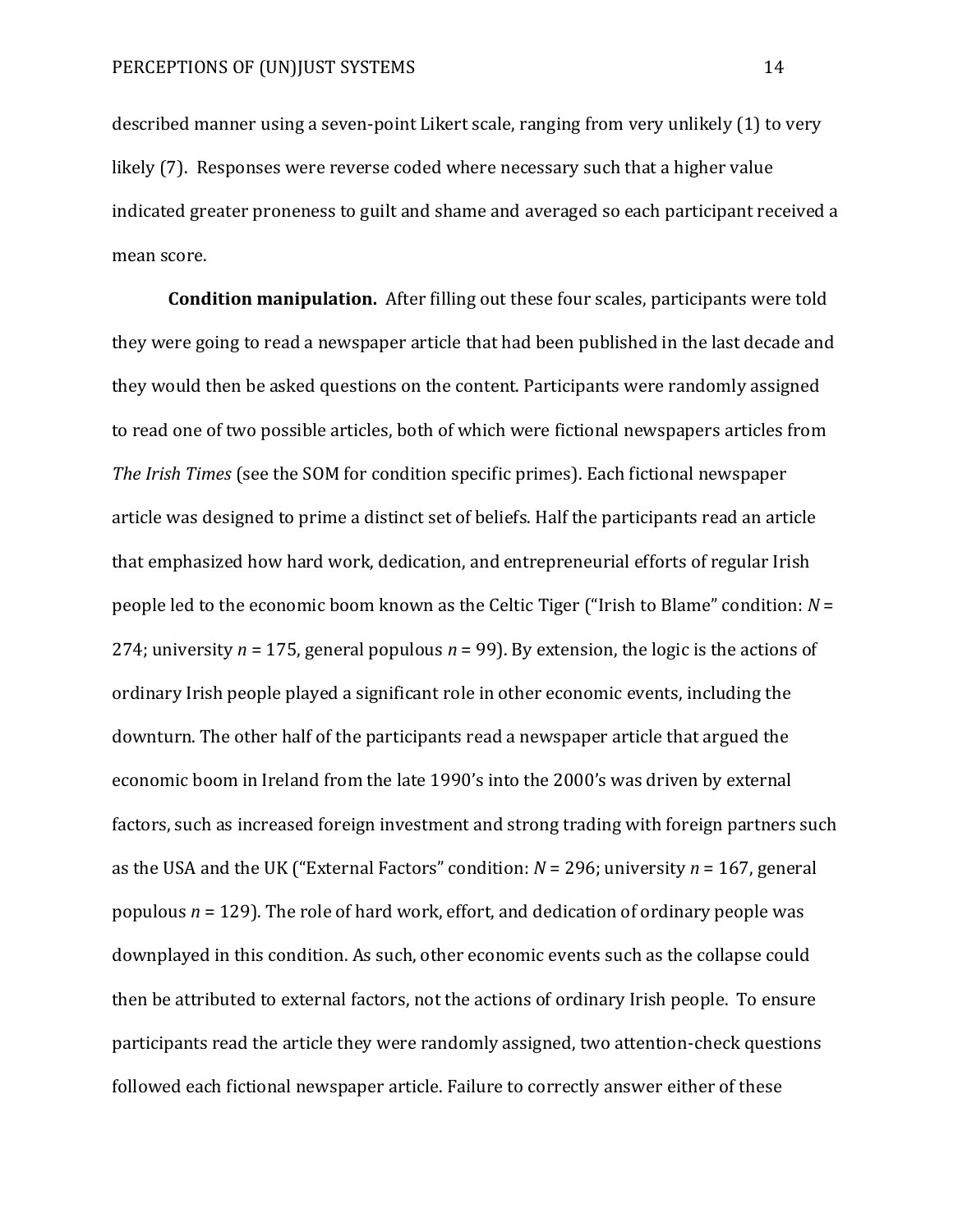questions meant the participant was unable to continue in the study and thus these participants were omitted from analyses. We included no check to see if the manipulation worked as expected, and preliminary analyses indicated no condition-level differences in any dependent variables. Therefore, and as described in full detail in the Data analysis section below, condition was included as a random factor in all analyses.

**Dependent variables.** After reading the article and answering attention-check questions, participants completed three questionnaires, in random order. These three questionnaires were created based on findings from previous qualitative studies (Power, 2015; 2016; 2017; 2018, 2018a & b) which suggested Irish people did not protest against austerity because they felt partly culpable for causing the economic downturn and assessed participants: (1) support for civic engagement and protest in the face of austerity, (2) beliefs about the unfairness of austerity measures, and (3) attribution of blame for the economic crisis in Ireland (i.e., the extent to which Irish people, Irish institutions, or broader, international factors were to blame for the situation in Ireland).

To assess participant support for civic engagement and protest following implementation of austerity measures, participants were asked to indicate the extent to which they support a set of protest-related actions that varied in intensity (e.g., signing a petition, writing to a politician, organizing a demonstration, going on strike) on a seven point Likert scale, ranging from very likely to support (1) to very unlikely to support (7) (see Table S1 in Supplementary Online Materials (SOM) for all protest-related actions). Questions were reverse coded such that a greater value indicated greater support for civic engagement and protest. All items in the dependent variables were derived from thickly descriptive ethnographic research during the recession and recovery in Ireland. These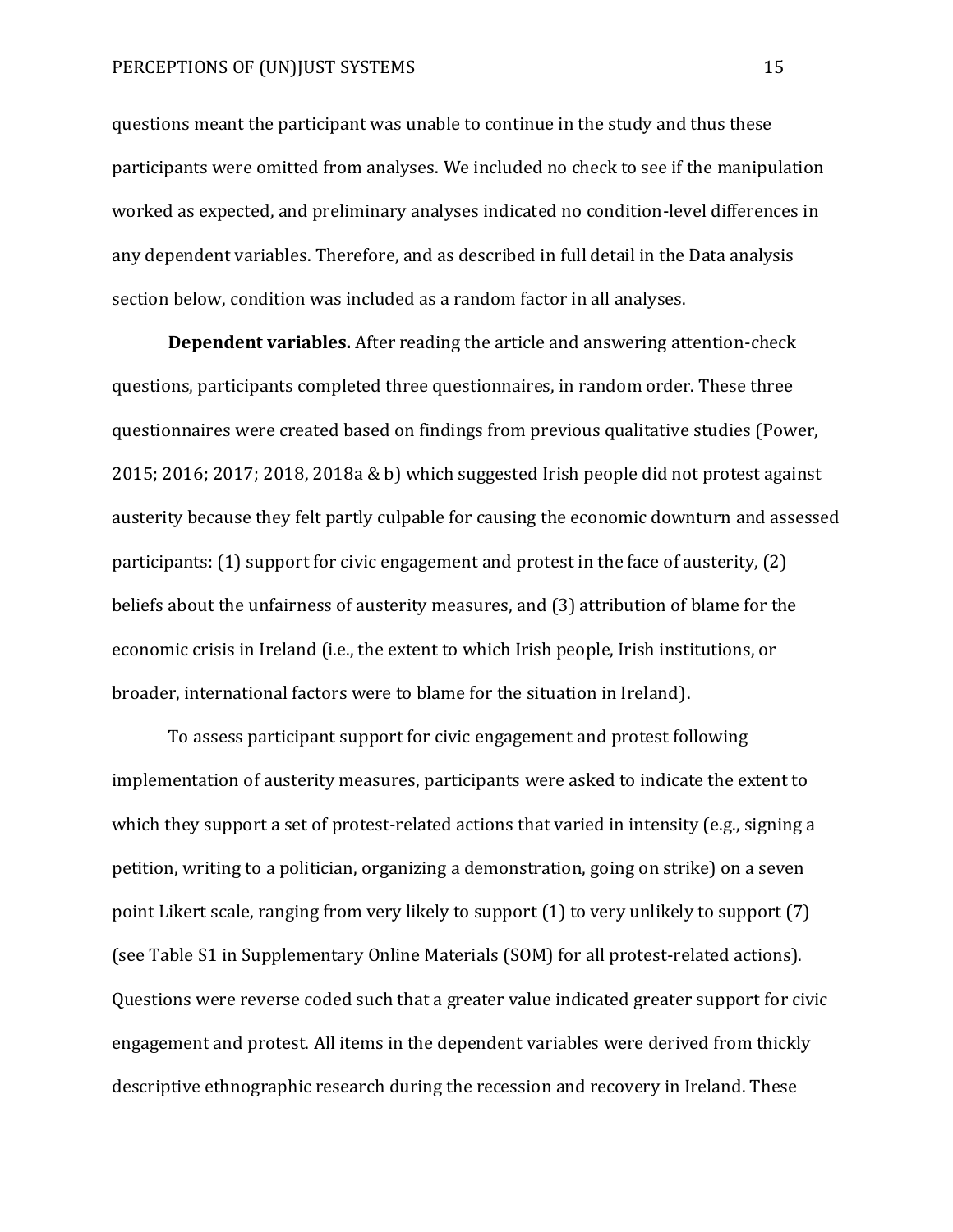items have high levels of ecologically validity and are therefore meaningful and appropriate for participants to respond to.

To assess the extent to which people felt austerity measures were unfair, participants were asked to rate the fairness of fifteen austerity measures that had been implemented in Ireland (e.g., reducing social welfare for people under the age of 21, introducing a charge on water services, cutting the child benefit allowance to all Irish mothers) on a seven point Likert scale from strongly disagree (1) to strongly agree (7) (see Table S2 in SOM for all austerity measures). Questions were reverse coded such that a greater value indicated greater belief that austerity measures were unfair.

Finally, to assess the extent to which participants blamed different types of factors for the economic crisis in Ireland, participants were asked to evaluate the extent to which: (1) the Irish people (e.g., Irish people not working hard enough, Irish people accruing too much personal debt), (2) Irish institutions (e.g., banking sector in Ireland, the financial regulators in Ireland), and (3) broader, international factors (e.g., US financial collapse, international politics) contributed to the economic crisis. Participants were given a series of 28 possible reasons, people, or institutions to blame for the economic crisis and rated each from "highly to blame" (1) to "highly innocent," (7). Each of these factors corresponded to one of the three categories listed above (see the SOM for a full list of all institutions and people, separated into the three categories above). Questions were reverse coded such that a greater value indicated placing more blame on that particular category. After completing all scales, participants provided demographic information.

**Data analysis.** Data were analyzed in R using linear mixed-effects regression modelling (lme4 package: Bates, Mächler, Bolker, & Walker, 2015). Each of the four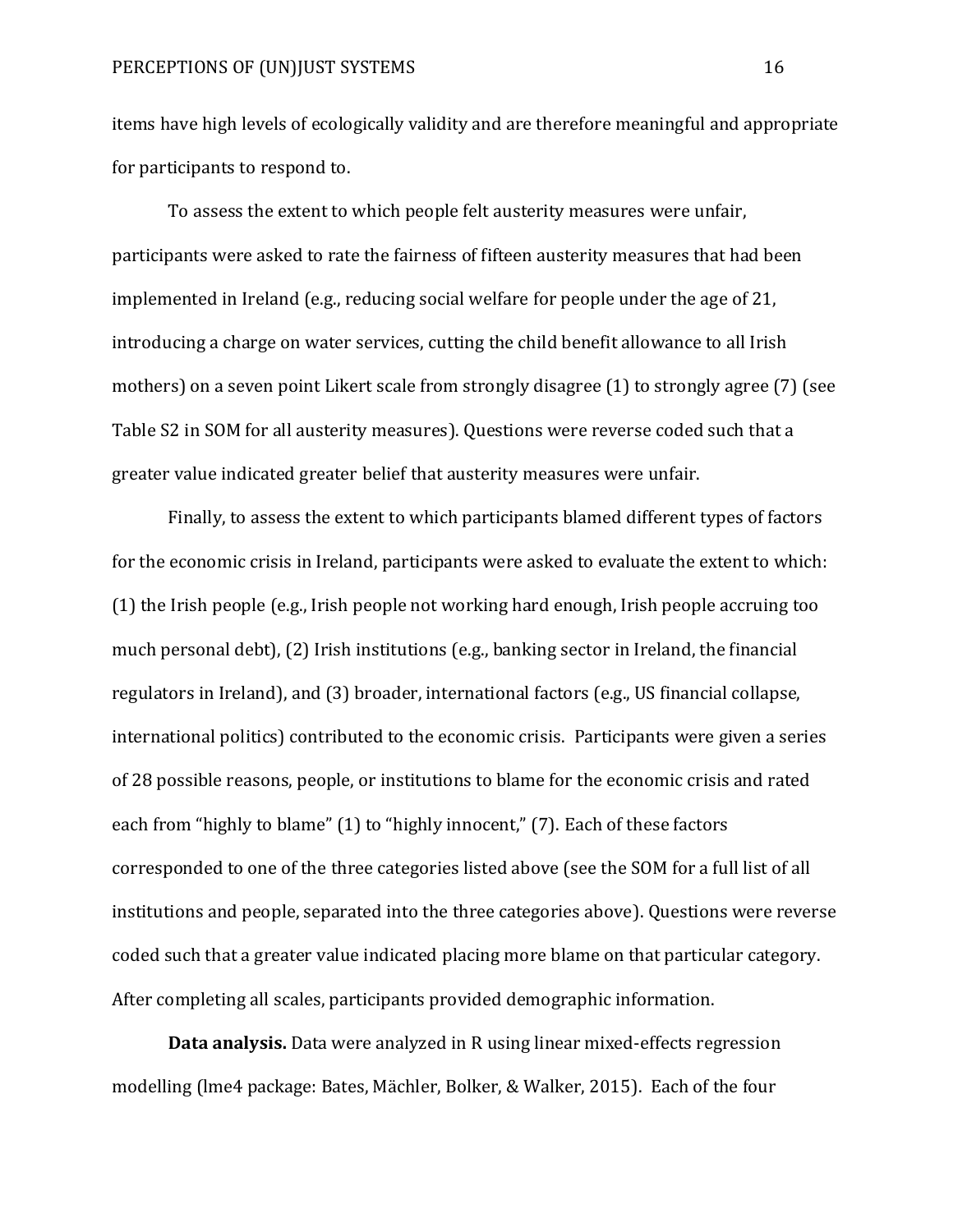dependent variables was examined in a separate model. In all models, we included condition (Irish to Blame vs. External Factors) and sample type (university vs. general populous) as random effects to adjust for any effects. To explore the role of different possible factors in predicting any of the three dependent variables, we also included all four predictor variables (i.e., locus of control, belief in a just world – self, belief in a just world – others, guilt and shame proneness) as fixed effects in the model. As we observed only moderate correlation between several of these factors (from *r* = -0.37 – 0.63), and because the variance inflation factor (VIF) for each model indicated no issues with multicollinearity (i.e., all VIFS were below 1.9) we were able to examine simultaneously the main effect of each predictor variable. All continuous predictor variables were mean centered. All data and analytic code are available through Open Science Framework (https://osf.io/4akex/?view\_only=99e5fe116752430a80f8062b370f55d7).

# **Results**

There were no effects of belief in an external locus of control or proneness to guilt and shame on participant's support for civic engagement and protest. However, belief in a just world (both the "self" and "others" versions) were related to participant support for civic engagement and protest. As predicted, participants with greater belief in a just world for the self or others showed less support for civic engagement and protest (see Table 1 for the test statistics and the 95% Confidence Intervals (CI) for all results).

In contrast, neither type of belief in a just world was associated with participant's feelings that the austerity measures were unfair. However, there was a main effect of belief in an external locus of control. In line with the hypothesis that holding an external locus of control reduces belief in one's own ability to engender change, and thus a willingness to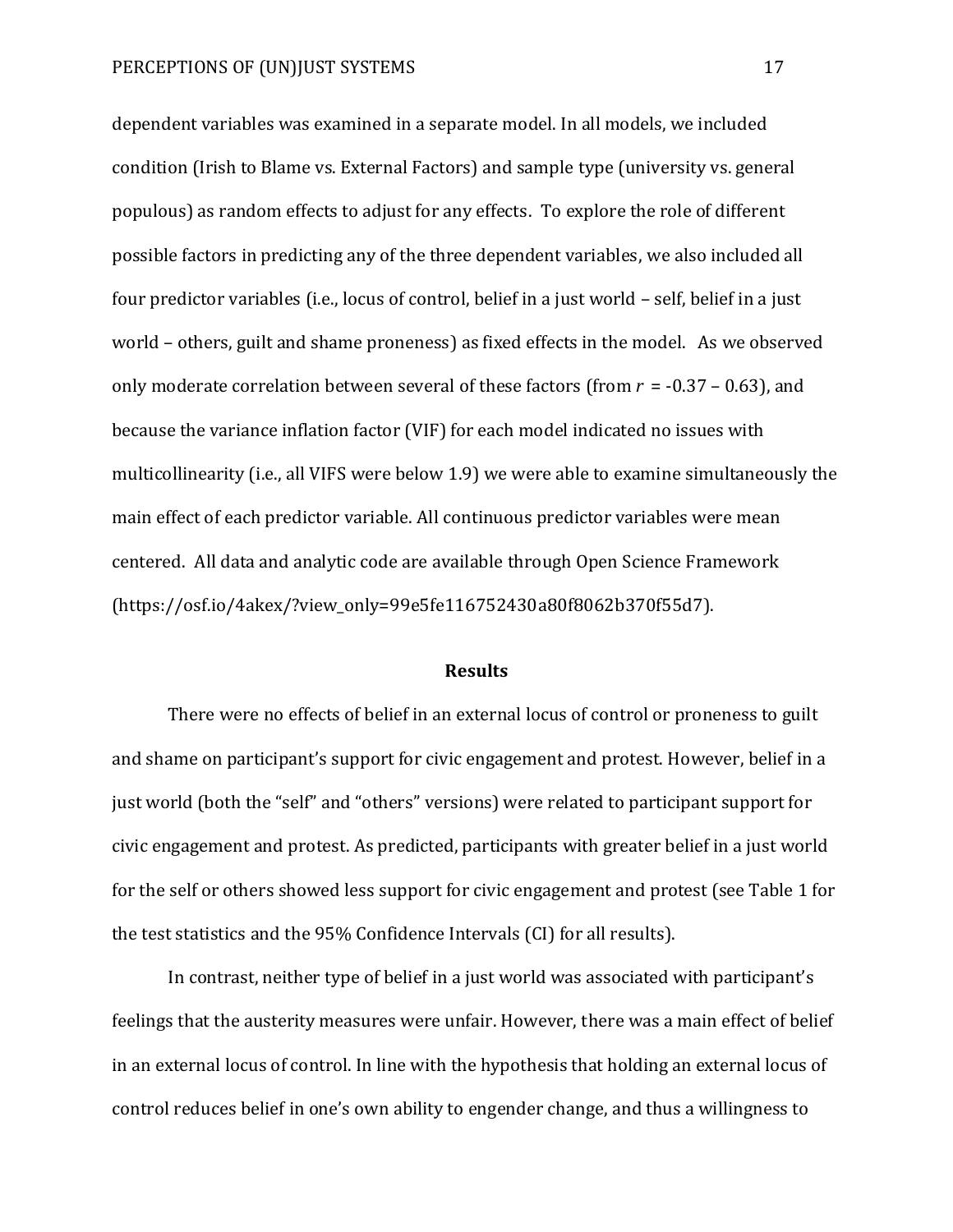accept measures that might otherwise be considered unfair, participants with greater belief in an external locus of control showed decreased endorsement of the idea that austerity measures were unfair. There was also a main effect of proneness to guilt and shame on belief that austerity measures were unfair; participants more prone to feeling guilt and shame were less likely to say that austerity measures were unfair.

The only predictor variable that predicted blaming the Irish people for the economic downturn was the belief in a just world for others. In a pattern contrary to our hypothesis, greater belief in a just world for others was associated with being less likely to blame the Irish people for the downturn.

There was an effect of belief in a just world for the self (but not belief in a just world for others) on the belief that Irish institutions were to blame for the economic downturn. Again, contrary to our hypothesis, greater belief in a just world for the self was associated with being less likely to blame Irish institutions for the downturn. There was also an effect of proneness to guilt and shame, although this pattern was in line with our hypothesis. Greater proneness to guilt and shame was associated with being more likely to blame Irish institutions for the downturn. There was no effect of participants' locus of control.

Finally, we observe a similar pattern when examining which variables best predict blaming international-level factors for the economic downturn. Again, there was no role of either belief in a just world for others, or locus of control. There was an effect of belief in a just world for the self, where greater belief in a just world for the self was associated with being less likely to blame international factors for the downturn, a pattern in line with our hypothesis. Finally, there was an effect of proneness to guilt and shame on the belief that international factors were to blame for the economic downturn; participants more prone to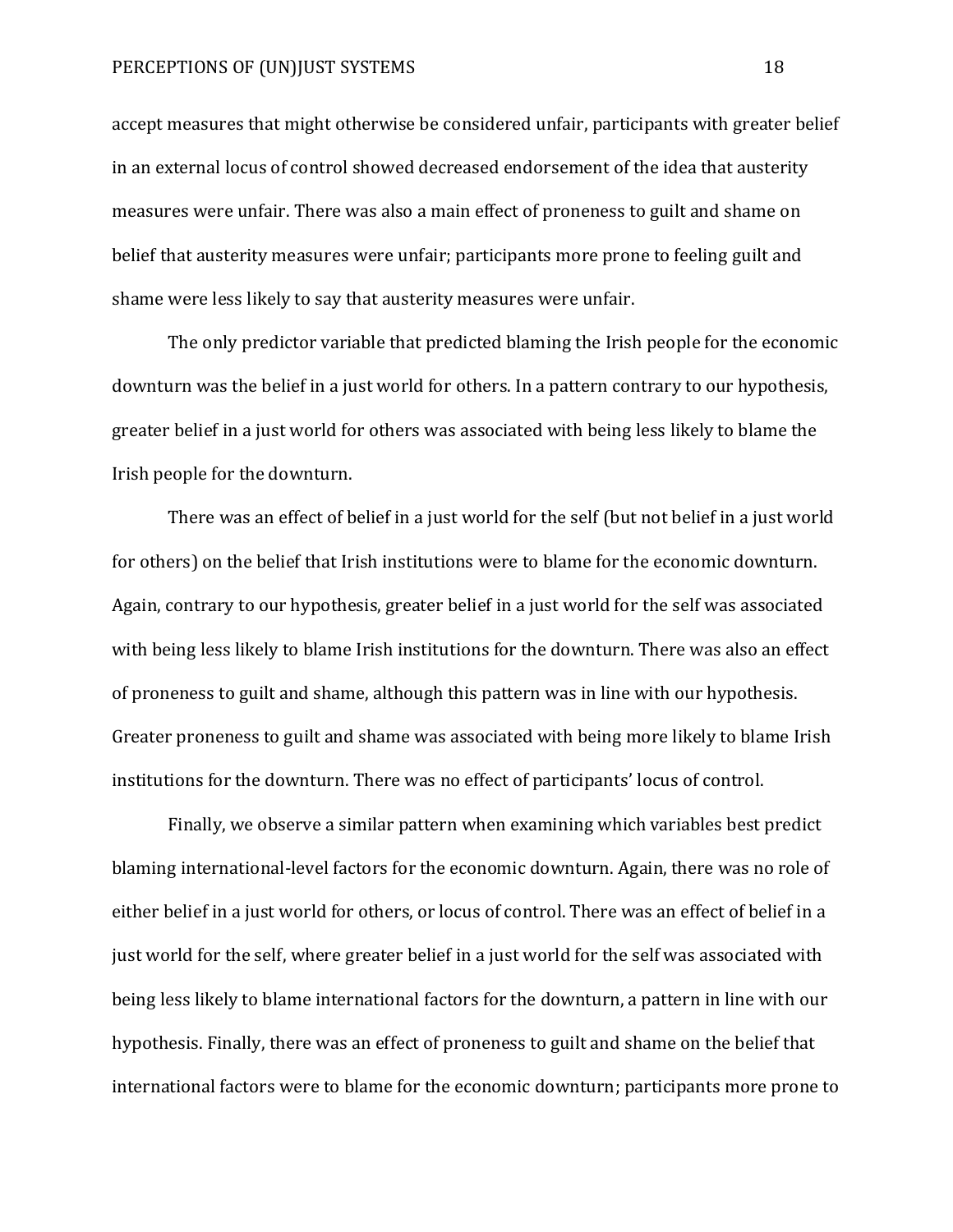feeling guilt and shame were also more likely to blame international factors, a response not

in line with our hypotheses.

|                                                                  | <b>Predictor variables</b>                                         |                                                                         |                                                                       |                                                                      |
|------------------------------------------------------------------|--------------------------------------------------------------------|-------------------------------------------------------------------------|-----------------------------------------------------------------------|----------------------------------------------------------------------|
| <b>Dependent</b>                                                 | Belief in an external                                              | Belief in a just                                                        | Belief in a just                                                      | Proneness to guilt                                                   |
| variables                                                        | locus of control                                                   | world - self                                                            | world - others                                                        | and shame                                                            |
| Support for civic<br>engagement                                  | $\beta = 0.01$ , SE = 0.02,<br>$z = 0.69$ ,<br>95% CI(-0.03, 0.05) | $\beta = -0.14$ , SE = 0.06,<br>$z = -2.17$<br>$95\%$ CI(-0.26, -0.01)  | $\beta = -0.17$ , SE = 0.05,<br>$z = -3.06$ ,<br>95% CI(-0.27, -0.06) | $\beta = -0.06$ , SE = 0.06,<br>$z = -0.86$ ,<br>95% CI(-0.18, 0.07) |
| Feeling that                                                     | $\beta = -0.05$ , SE = 0.01,                                       | $\beta = 0.02$ , SE = 0.05,                                             | $\beta = 0.15$ , SE = 0.04,                                           | $\beta = -0.14$ , SE = 0.05,                                         |
| austerity measures                                               | $z = -3.59$ ,                                                      | $z = 0.38$ ,                                                            | $z = 3.93$                                                            | $z = -3.93$ ,                                                        |
| are unfair                                                       | 95% CI(-0.08, -0.02)                                               | 95% CI(-0.07, 0.11)                                                     | 95% CI(0.08, 0.23)                                                    | $95\%$ CI(-0.23, -0.05)                                              |
| <b>Blaming Irish</b>                                             | $\beta = 0.01$ , SE = 0.02,                                        | $\beta = 0.06$ , SE = 0.05,                                             | $\beta = -0.18$ , SE = 0.05,                                          | $\beta = 0.06$ , SE = 0.05,                                          |
| people for the                                                   | $z = 0.43$ ,                                                       | $z = 1.17$ ,                                                            | $z = -4.01$ ,                                                         | $z = 1.16$ ,                                                         |
| economic downturn                                                | 95% CI(-0.03, 0.04)                                                | 95% CI(-0.04, 0.17)                                                     | 95% CI(-0.27, -0.09)                                                  | 95% CI(-0.04, 0.17)                                                  |
| <b>Blaming Irish</b>                                             | $\beta = 0.01$ , SE = 0.01,                                        | $\beta = -0.10$ , SE = 0.03,                                            | $\beta = -0.02$ , SE = 0.03,                                          | $\beta = 0.09$ , SE = 0.03,                                          |
| institutions for the                                             | $z = -0.64$ .                                                      | $z = -2.84$                                                             | $z = -0.58$ ,                                                         | $z = 2.69$ ,                                                         |
| economic downturn                                                | 95% CI(-0.03, 0.01)                                                | $95\%$ CI( $-0.16, -0.03$ )                                             | 95% CI(-0.07, 0.04)                                                   | 95% CI(0.25, 0.16)                                                   |
| Blaming<br>international factors<br>for the economic<br>downturn | $\beta = 0$ , SE = 0.01,<br>$z = -0.02$<br>95% CI(-0.03, 0.03)     | $\beta = -0.11$ , SE = 0.04,<br>$z = -2.81,$<br>$95\%$ CI(-0.19, -0.03) | $\beta = -0.02$ , SE = 0.03,<br>$z = -0.46$ ,<br>95% CI(-0.08, 0.05)  | $\beta = 0.09$ , SE = 0.04,<br>$z = 2.09$ ,<br>95% CI(0.01, 0.17)    |

Table 1. Results of linear mixed-effects models.

\*Bold font indicates that 95% Confidence Interval (CI) does not include zero.

# **Discussion**

The present research used quantitative methods to test a qualitatively derived hypothesis: that the placid acceptance – without street demonstrations - of the Irish in response to the economic downturn and consequent austerity measures was due to endorsement of the idea that you "reap what you sow." Using a variety of measures from social psychological research on system justification, locus of control, and guilt and shame,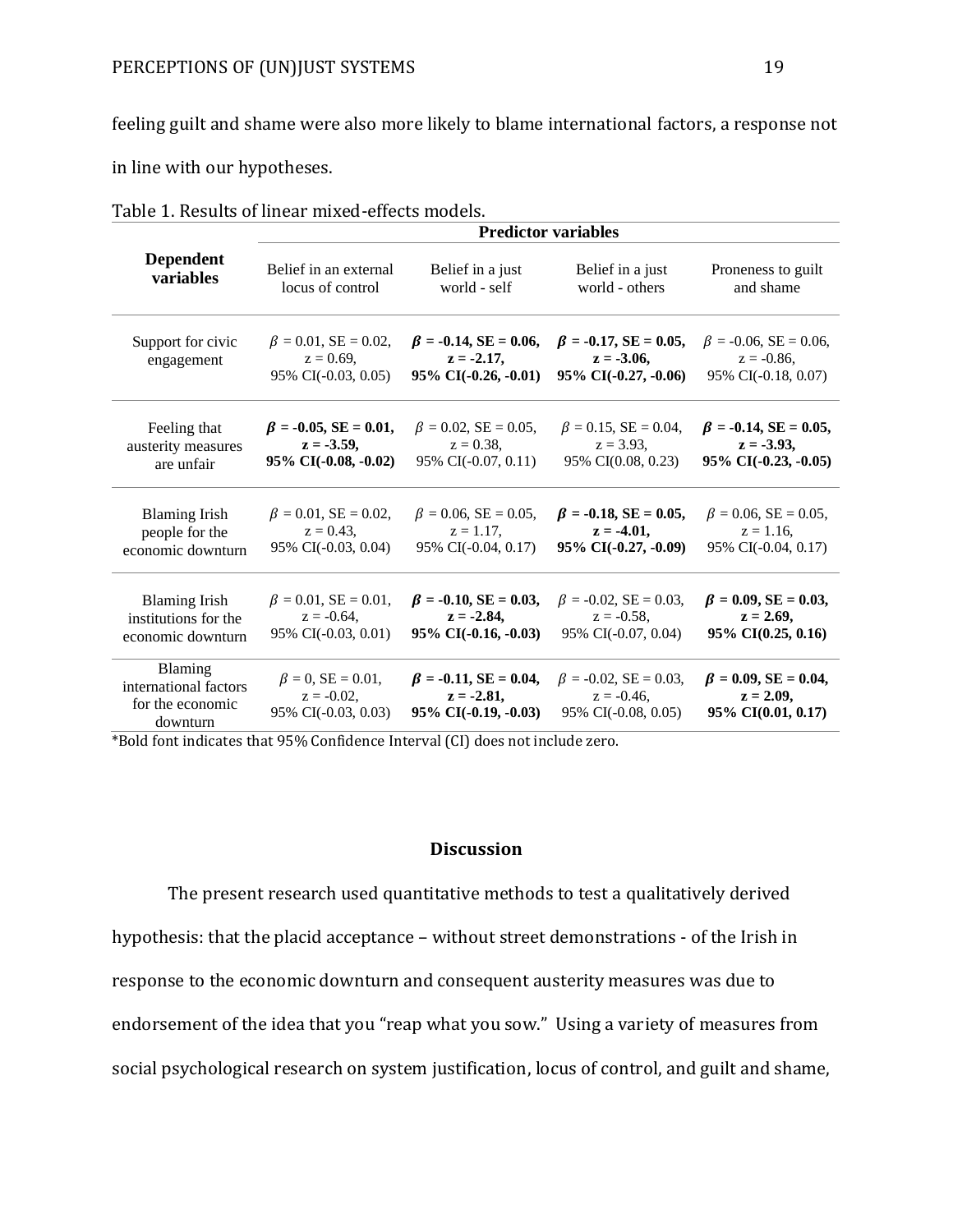we attempted to quantify the extent to which participants held a reap what you sow mentality, and whether this mentality predicted a lack of support for civic engagement and protest, a belief austerity measures were fair, and a tendency to blame the Irish people – instead of institutions or other global factors – for the economic downturn. We found mixed evidence to support our hypothesis that the lack of protest among Irish citizens in response to the economic crisis and the implementation of austerity measures stemmed from endorsement of a "reap what you sow" mentality.

We found several pieces of evidence that supported our hypothesis. For example, we found that participants with greater belief in a just world for self and others showed less support for civic engagement and protest. This finding is congruent with previous literature illustrating similar associations between thinking the world is fair, natural, and just and maintaining the status quo (Jost, 2019). Second, when examining willingness to accept austerity measures, participants with greater belief in an external locus of control showed decreased endorsement of the idea that austerity measures were unfair. This is also consistent with approaches to system justification theory that suggest beliefs in external control are a driver of the tendency to see society as fair (or less unfair). Interestingly, past work testing this idea has generally done so via measuring (or manipulating) belief in self-based internal control (Landau, Kay, & Whitson, 2015), none (to our knowledge) has looked directly at external locus of control as a predictor variable. We also found that participants who were more prone to feeling guilt and shame were less likely to say that austerity measures were unfair. This relationship is perhaps unsurprising given deep historical roots and cultural importance of Catholicism in Ireland which emphasizes suffering and redemption (Scheper Hughes, 1981/2001).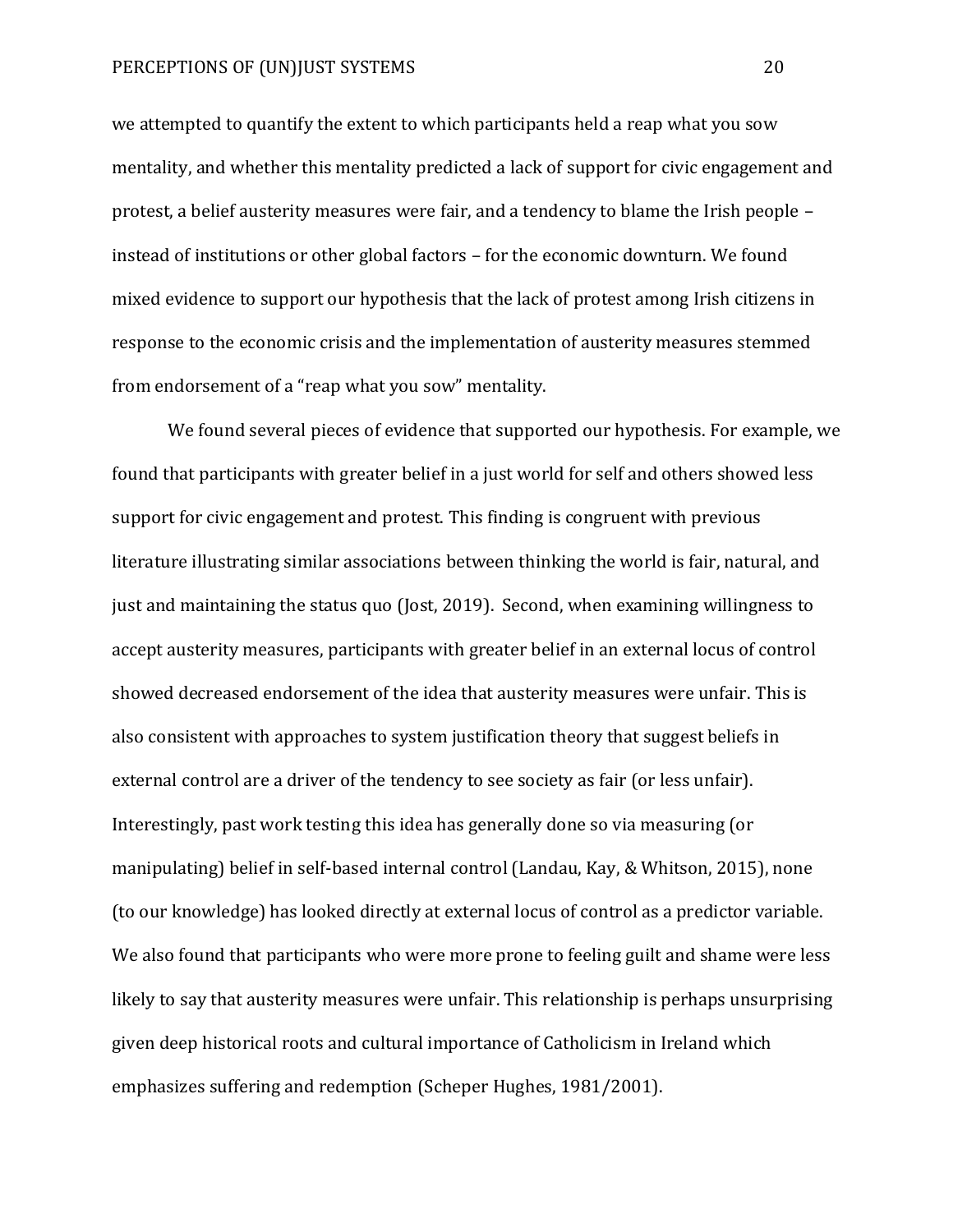However, in a pattern contrary to our hypothesis, and in contrast to the qualitative research from which the hypothesis was generated, we found that greater belief in a just world for others was associated with being less likely to blame the Irish people for the downturn. One possibility is the data was collected in late 2015, seven years after the economic collapse, when people had access to a broader range of facts regarding the causes of the economic recession. We might gain some insight into this contradictory pattern when we consider the broader Irish context when this study was conducted. At the period of data collection, in December 2015, Irish participants were asked about their attitudes and opinions of austerity, protest, and blame, in a context of a stark unequal economic recovery, not a recession. Importantly, the introduction of a controversial new charge on water – in the context of a recovering economic – was deemed unfair. It galvanized a broader anti-austerity social movement and a significant portion of Irish took to the streets to protest in response (Power, 2018, 2018a). Thus, the macro-level sociological changes might have informed the expression, and our measurement, of micro-level psychological processes and their relation to earlier events. In this interpretation, the "reap what you sow" hypothesis is malleable because it can be applied to blame oneself or to others for hardship. When the economy collapsed, Irish people partly blamed their actions for causing the recession and did not protest. During the recovery, further ethnographic evidence – gathered after the experimental data was collected – illustrated people expected to reap the rewards of having suffered austerity, but instead were hit with a new charge on water in the context of rapid economic growth. In this context, it was the government who, according to the protesters, should "reap what they sow" and resign from power (Power, 2018, 2018a). The timing of experiments, and the context in which they are conducted, may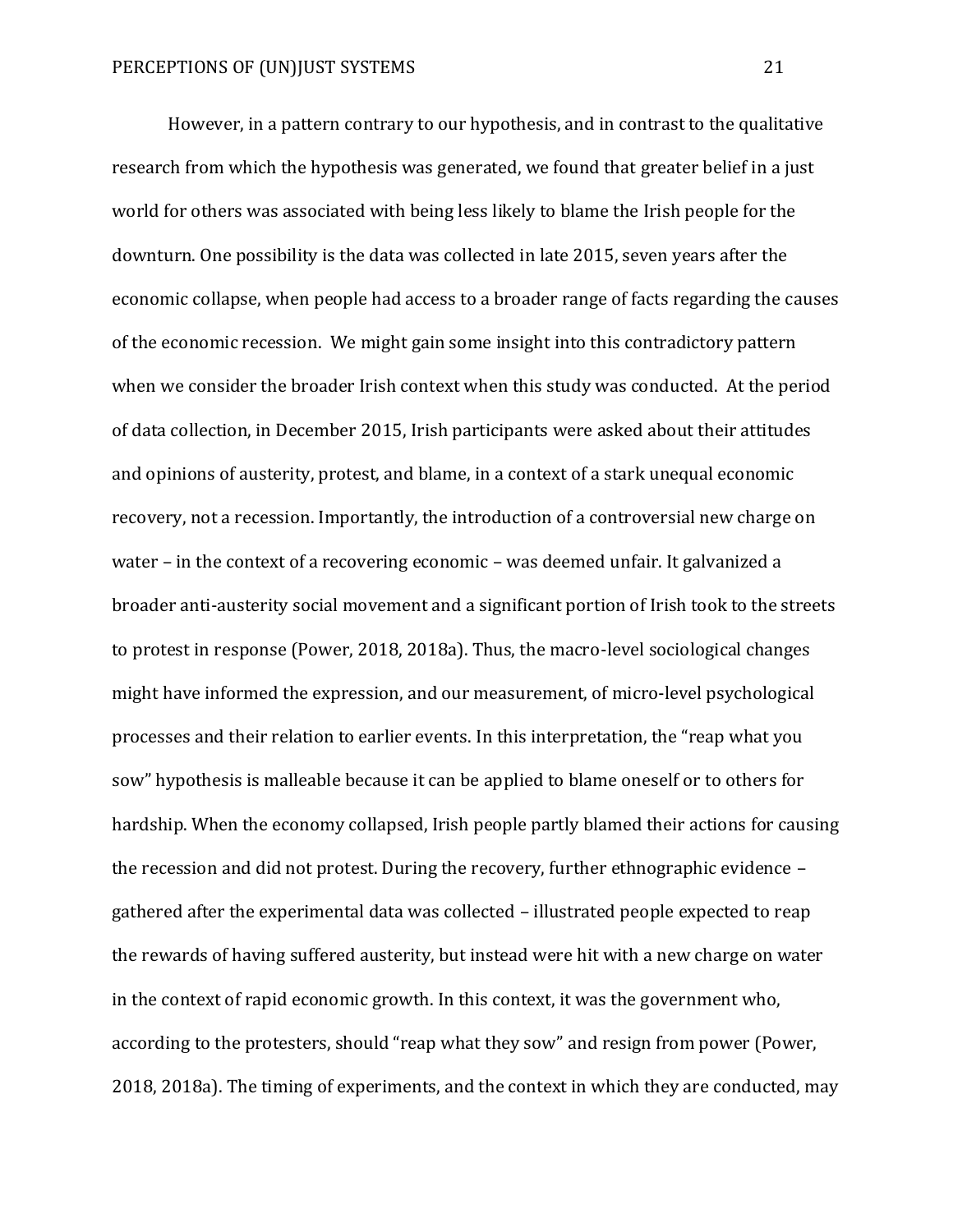be highly influential and help account for variance in results obtained from various methods. Specifically, this reason might explain why the proposed manipulation was ineffective at influencing mindsets, and why some results ran contrary to our hypothesis.

The research presented here illustrates how qualitative research methods can be generative of experimental hypotheses with high degrees of ecological validity (Brewer, 2000; Power, et al, 2018), and triangulation of research findings using different psychological methods can lead to a more holistic approach to understand social phenomena (Campbell & Fiske, 1959; Denzin, 2012). Quantitatively testing insights from qualitative research provides an opportunity to test the psychological mechanisms underlying ethnographic research (Power, et al, 2018; Rozin, 2001; 2009). The studies reported herein provide deeper insight into the underlying psychological dynamics, in a complicated real-world context. Specifically, we derived our overarching "reap what you sow" hypothesis from ethnographic observations and descriptions. These data were analyzed, interpreted, and helped make sense of an unfolding, broader, socio-political issue concerning reactions to economic hardship. In this instance, we went one step further and used these ethnographic data to generative predictions from the hypothesis that could be tested using standard experimental procedures. In order to make these predictions valid, the items used as dependent variables were constructed from ethnographic research and therefore were appropriate for Irish research participants. The various scales included in the experiment were carefully chosen as close approximations of potential mechanisms underlying the localized, and culturally and temporally, specific master narratives developed through the ethnographic research. Experimental social psychology has its roots in contextual research, yet over time these experiments have become more divorced from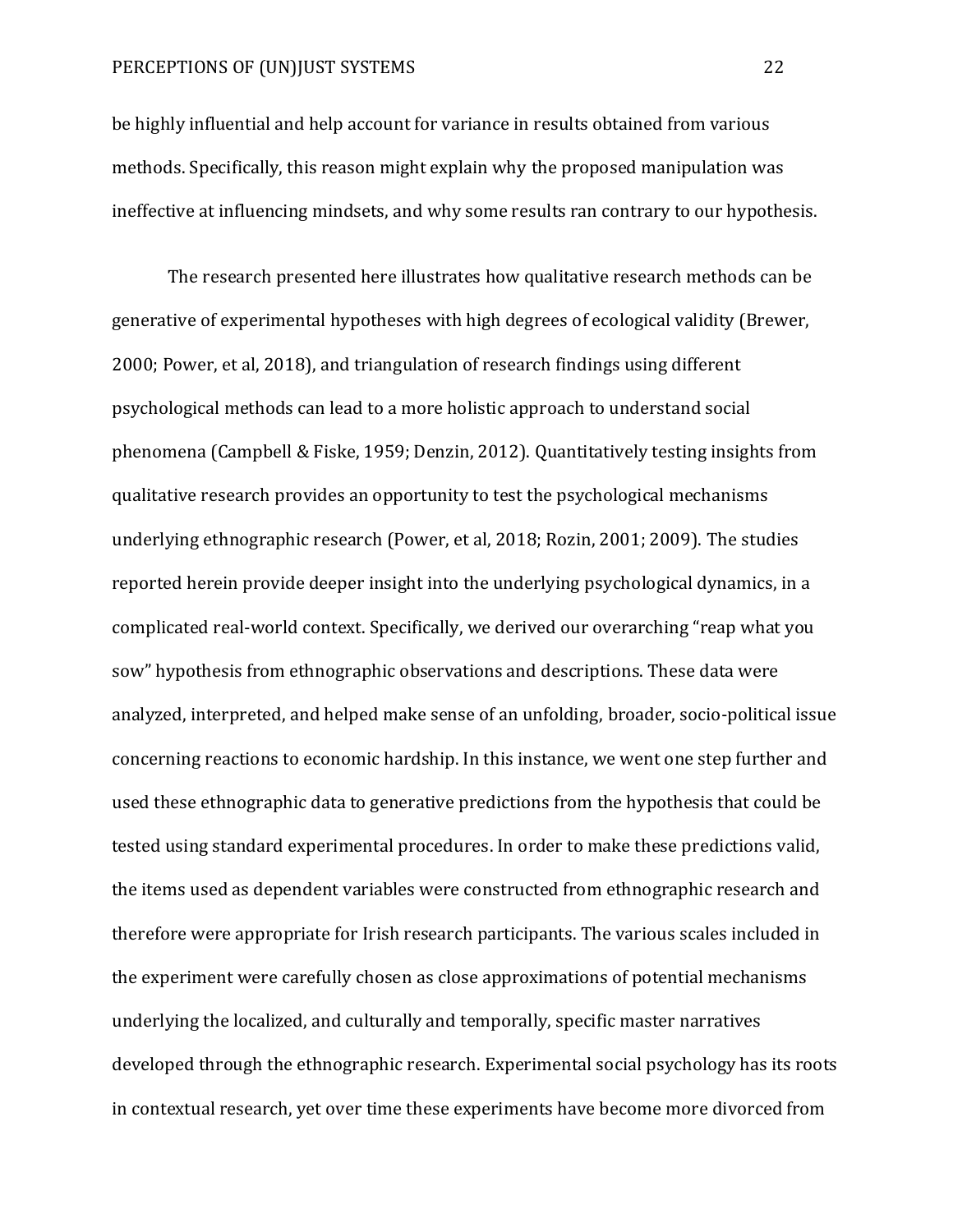lived realities (Power, 2011; Rozin, 2001; 2009; Wagoner, 2017). We demonstrate how ecologically valid hypotheses can be extracted from thick ethnographic research, how culturally sensitive variables can be developed, and how results from locally meaningful manipulations, can be interpreted in light of qualitative studies. That our results provided mixed insights from the qualitatively derived hypothesis, does not undermine the substantive qualitative conclusions themselves. The mechanisms related to, and underlying, the "reap what you sow" hypothesis are multifaceted, complex, and likely to change over time: revealing a limitation of the experimental method to capture psychological processes related to unfolding socio-political phenomena (Power & Velez, 2020), and illustrating the power of multi-methods approaches to investigating complex social phenomena.

One of us – along with colleagues – recently proposed a mixed-methods model and formalized a process to combine qualitative and quantitative methods that might guide future research attempts of other authors trying to replicate this process of using ethnographic and experimental methods together (Power, Velez, Qadafi, & Tennant, 2018). A wise, or *SAGE* model, was proposed where the importance of a *Synthetic* model was highlighted, where qualitative methods were *Augmentative* to quantitative methods, where they were *Generative* of hypotheses where predictions could be tested experimentally, and where qualitative methods could be used to examine *Experiences* that evade experiment reductionism. In the present research, the content of the two independent variables – presented in the form of two newspaper articles – were derived from previous qualitative research. This research suggested narratives concerned with blaming external factors (a global economic recession) in contrast to internal factors (actions of ordinary people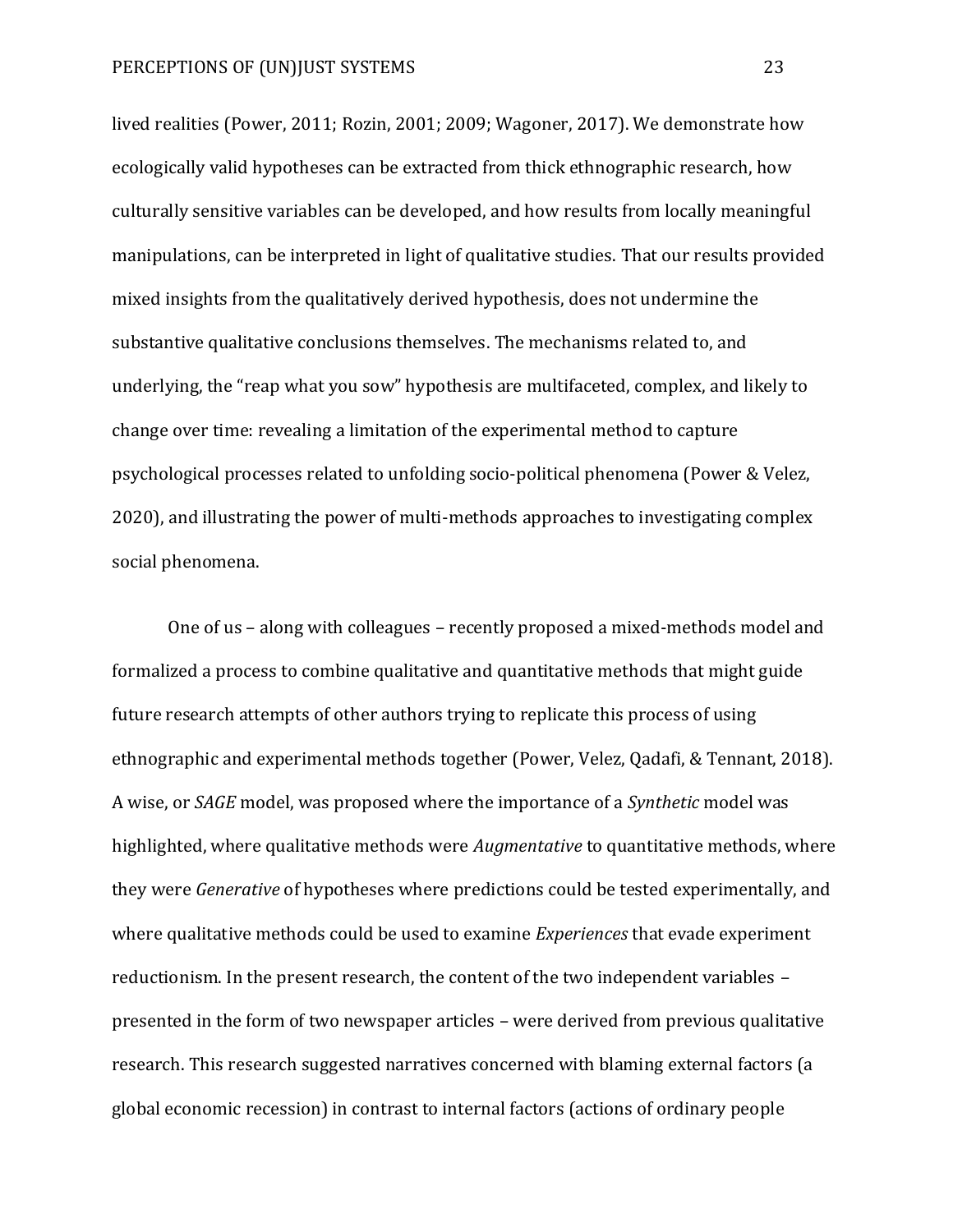causing the economic recession) might generate different mindsets where one could then associate different outcome measures. The precise form and content of these independent variables were also generated from prior qualitative research. As such, these items were contextually and culturally meaningful for respondents. Moreover, interpretation of the experimental findings generated necessity to comprehend why Irish people supported protest more when made to think they were culpable for the recession. Subsequent ethnographic research, and qualitative interviewing, aimed to comprehend this phenomenon. Interpretations of this evidence was informed, and augmented by, results from the experimental data presented here. It is proposed that the *SAGE* model is a useful approach to conducting social psychological research to more holistically understand the individual in context.

The transition through levels of analysis – from ethnographic to experimental – and the attempt to triangulate across multiple methods is not seamless. One implication of incongruence between quantitative and qualitative research findings is to point to boundary conditions of both ethnographic and experimental social psychological research to augment one another. Generating experimental hypotheses, and mechanisms of observed behavior, requires a cyclical relationship between interpreting ecologically valid behaviors on the ground, those manipulated in the lab, and pre-existing social-scientific theory (Wundt, 1897). Moreover, although experimental procedures provide quantified detail into specific aspects of unfolding phenomena, they often are sensitive to external factors, such as socio-political change, and thus might show different relations as a function of these external social factors (Bartlett, 1930; 1958; Moghaddam, 2002; 2018; Power &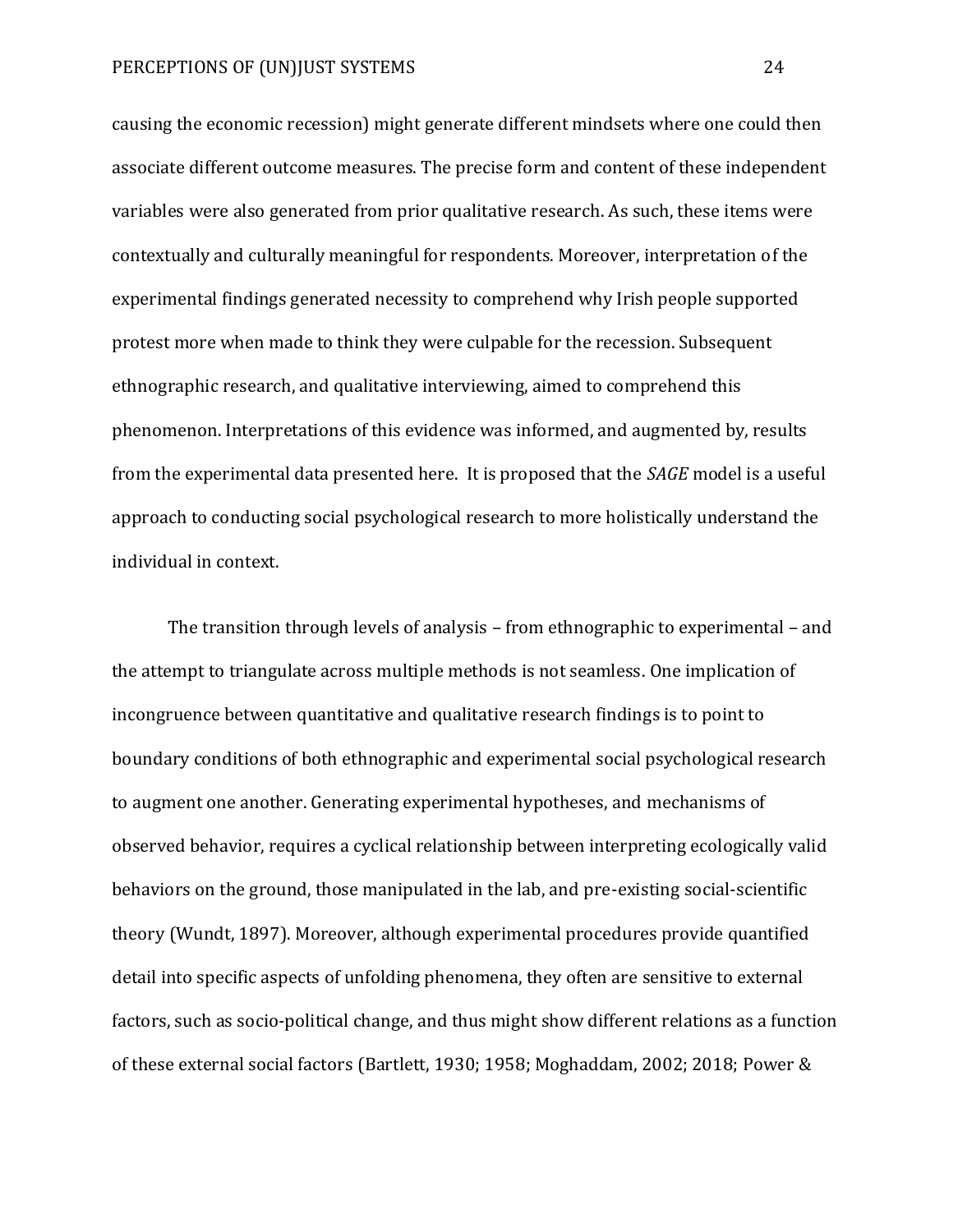Velez, 2020; Reicher & Haslam, 2012; Wagoner, 2017; Wagoner, Jensen, & Oldmeadow, 2012).

In this way, the paradoxical reactions of the Irish – who endured austerity only to protest during an economic recovery – might not actually be so paradoxical after all, and might rather serve to highlight the limitation of a snap-shot experiment to fully understand unfolding processes in an abstracted and generalizable way. Moreover, there is nothing particularly "Irish" about the Irish case. The overarching research question derived from the qualitative research is: under what conditions, can, and do, people accept economic hardship? Future research can investigate predictions derived from the "reap what you sow hypothesis" across a variety of domains and populations. Moreover, further ethnographic research revealed that having accepted austerity as the economy collapsed, the Irish protested during a stark economic recovery (Power 2017; 2018, 2018b). This leads to a related question that future research can examine experimentally: Under what conditions does tolerance for economic hardship give way civic engagement, protest, and socio-political change? Multi-method social psychological research, where qualitative and quantitative methodologies work in conjunction with each other can provide a fruitful model to investigate unfolding, dynamic, real-world phenomena, such as reactions to the economic collapse in Ireland (Power, 2020). By more fully understanding the "tipping point" between tolerance and intolerance for economic inequality - justification for or against the prevailing system – we can better understand the process and timing of social change. We can also comprehend how, why, and when people do or do not choose to engage in collective action to create fairer societies.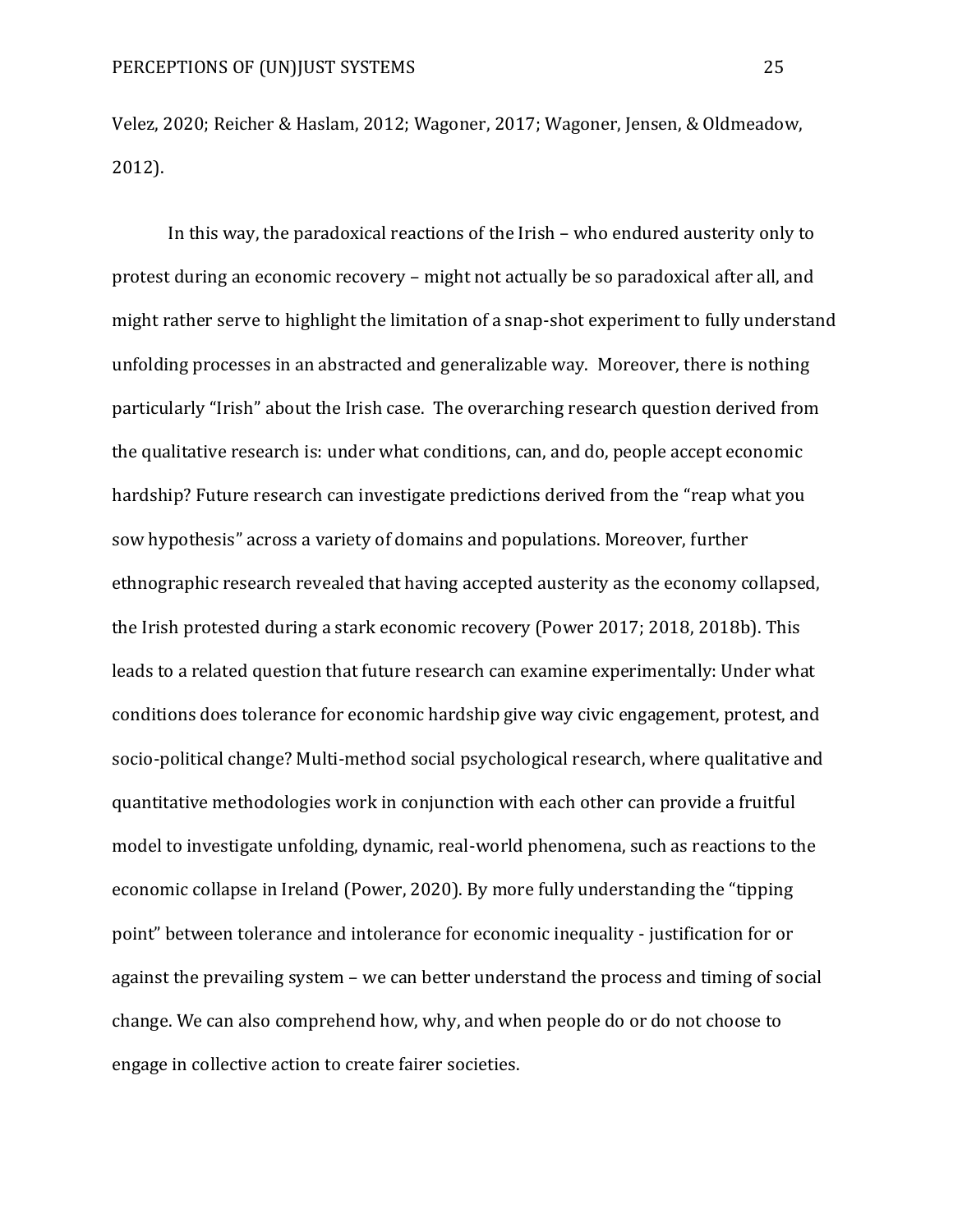# **References**

- Bartlett, F. C. (1930). Experimental method in Psychology. *The Journal of General Psychology*, *4*(1-4), 49-66.
- Bartlett, F. (1958). Thinking: An experimental and social study.
- Bates, D., Mächler, M., Bolker, B., & Walker, S. (2014). Fitting linear mixed-effects models using lme4. *arXiv preprint arXiv:1406.5823*.
- Brewer, M. B. (2000). Research design and issues of validity. *Handbook of research methods in social and personality psychology*, 3-16.
- Campbell, D. T., & Fiske, D. W. (1959). Convergent and discriminant validation by the multitrait-multimethod matrix. *Psychological bulletin*, *56*(2), 81.
- Cassaniti, J. and Menon, U. (2017). *Universalism without the Uniformity: Explorations in Mind and Culture.* University of Chicago Press: Chicago.
- Cohen, T. R., Panter, A. T., & Turan, N. (2012). Guilt Proneness and Moral Character. *Current Directions in Psychological Science*, *21*(5), 355– 359. <https://doi.org/10.1177/0963721412454874>
- Cohen, T. R., Wolf, S. T., Panter, A. T., & Insko, C. A. (2011). Introducing the GASP scale: a new measure of guilt and shame proneness. *Journal of personality and social psychology*, *100*(5), 947.
- Davidai, S., & Gilovich, T. (2015). Building a more mobile America—One income quintile at a time. *Perspectives on Psychological Science*, *10*(1), 60-71.
- Denzin, N. K. (2012). Triangulation 2.0. *Journal of mixed methods research*, *6*(2), 80-88.
- Fitzgerald, J. 2014. Ireland's recovery from crisis. CESifo Forum 15(2):8–13.
- Honohan, P. 2014. Ireland's EU-IMF Programme: delivering what it said on the Tin. CESifo Forum 15(2):3–7.
- Jost, J. T. (2020). *A theory of system justification*. Harvard University Press.
- Jost, J. T. (2019). A quarter century of system justification theory: Questions, answers, criticisms, and societal applications. British Journal of Social Psychology, 58(2), 263- 314.. https://doi.org/10.1111/bjso.12297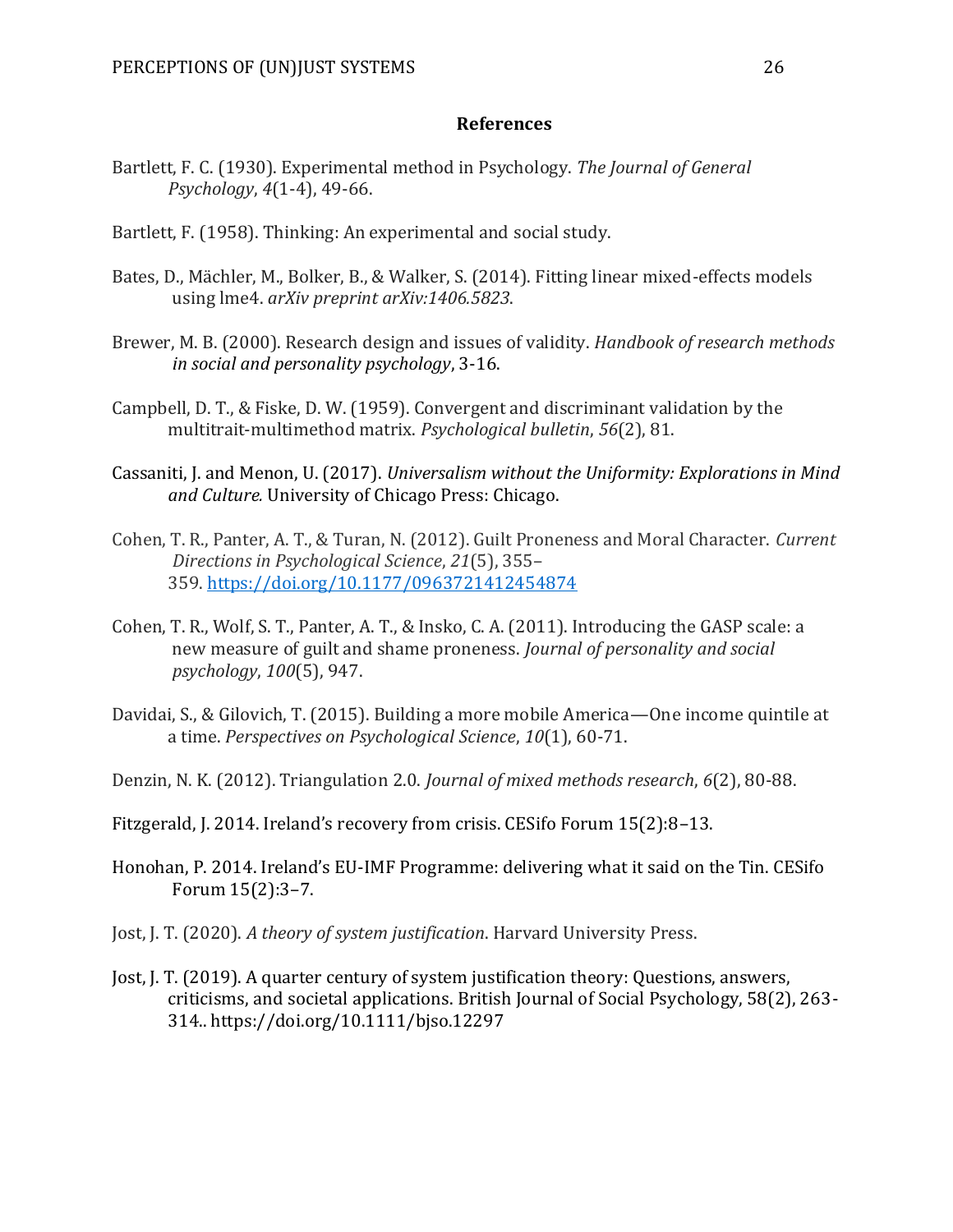- Jost, J. T., Chaikalis-Petritsis, V., Abrams, D., Sidanius, J., Van Der Toorn, J., & Bratt, C. (2012). Why men (and women) do and don't rebel: Effects of system justification on willingness to protest. *Personality and Social Psychology Bulletin*, *38*(2), 197-208.
- Jost, J.T., & Kay, A.C. (2010). Social Justice: History, theory, and research. S.T. Fiske, D. Gilbert, & G. Lindzey (Eds.),*Handbook of social psychology* (5th edition, Vol. 2, pp.1122-1165). Hoboken, NJ: Wiley.
- Jost, J. T., Kay, A. C., & Thorisdottir, H. (2009). *Social and psychological bases of ideology and system justification*. Oxford University Press.
- Jost, J. T., & Hunyady, O. (2005). Antecedents and consequences of system-justifying ideologies. *Current directions in psychological science*, *14*(5), 260-265.
- Jost, J. T., Banaji, M. R., & Nosek, B. A. (2004). A decade of system justification theory: Accumulated evidence of conscious and unconscious bolstering of the status quo. *Political psychology*, *25*(6), 881-919.
- Laurin, K., Shepherd, S., & Kay, A. C. (2010). Restricted emigration, system inescapability, and defense of the status quo: System-justifying consequences of restricted exit opportunities. *Psychological Science*, *21*(8), 1075-1082.
- Lerner, M. J. (1980). The belief in a just world. In *The Belief in a just World* (pp. 9-30). Springer, Boston, MA.
- Lipkusa, I. M., Dalbert, C., & Siegler, I. C. (1996). The importance of distinguishing the belief in a just world for self versus for others: Implications for psychological wellbeing. *Personality and Social Psychology Bulletin*, *22*(7), 666-677.
- Moghaddam, F. M. (2018). *Political Plasticity and Revolution*. In Brady Wagoner, Fathali Moghaddam, and Jaan Valsiner (Eds.). The Psychology of Radical Social Change: From Rage to Revolution (pp. 122 – 139). Cambridge: Cambridge University Press.
- Moghaddam, F. M. (2002). *The Individual and Society: A cultural integration*. New York: Worth.
- Power, S.A. (2020). The psychology rallies, riots, and revolutions. *Current Opinion in Psychology*. 35, v-x.
- Power, S.A. (2018c). Actual Democracy and a United Europe of States: A case study of Austerity and Protest in the Republic of Ireland. In Brady Wagoner, Ignacio Brescó, and Vlad Glaveanu (Eds). *The Road to Actualized Democracy: A Psychological Perspective* (pp. 147 – 164). Charlotte, N.C.: Information Age Publishing.
- Power, S.A. (2018b). Remembering and Imagining in Human Development: Fairness and Social Movements in Ireland. In Constance de Saint-Laurent, Sandra Obradovic, and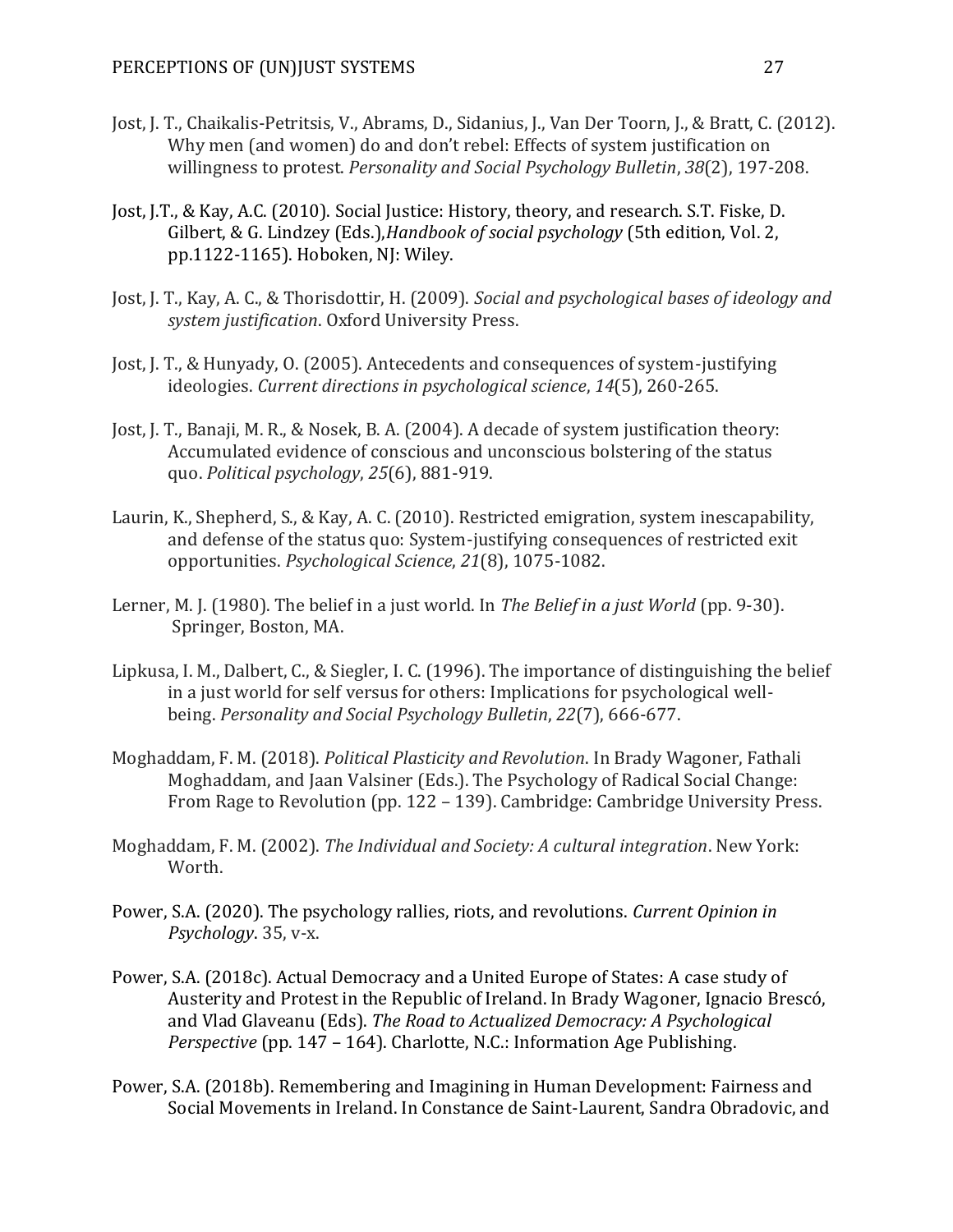Kevin Carriere (Eds). *Imagining Collective Futures: Perspectives from Social, Cultural and Political Psychology* (pp. 221 – 235). Palgrave Macmillan: UK.

- Power, S.A. (2018a). Economic Inequality and the Rise of Civic Discontent: Remembering and Deprivation in the Republic of Ireland. In Brady Wagoner, Fathali Moghaddam and Jaan Valsiner (Eds). *The Psychology of Radical Social Change: From Rage to Revolution* (pp. 29 – 53). Cambridge: Cambridge University Press.
- Power, S.A. (2018). The Deprivation Protest Paradox: How the perception of unfair economic inequality leads to civic unrest. [Lead article with commentaries]. *Current Anthropology.* 59, (6), 765 - 789.
- Power, S.A. (2017). *From the elites to the streets: The psychology of democracy and economic inequality.* (doctoral dissertation). The University of Chicago, Chicago, USA.
- Power, S. A. (2016). A Violent Past but a Peaceful Present: The Cultural Psychology of an Irish Recession. *Peace and Conflict: Journal of Peace Psychology*, 22 (1), 60 – 66.
- Power, S.A. (2015). To Understand the Eurozone Crisis, Consider Culture. *Chicago Booth Review.* (p.63- 65).
- Power, S. A. (2011). On social psychology and conflict. *Psychology & Society*, *4*(1), 1-6.
- Power S.A., Madsen T, Morton TA, (2000). Relative Deprivation and Revolt: Current and Future Directions, *Current Opinion in Psychology*, doi: https://doi.org/10.1016/j.copsyc.2020.06.010
- Power, S. A., & Velez, G. (2020). The *MOVE* framework: Meanings, observations, viewpoints, and experiences in processes of social change. *Review of General Psychology*, DOI: 1089268020915841.
- Power, S.A., Velez, G., Qadafi, A. and Tennant, J. (2018). The *SAGE* Model of Social Psychological Research. *Perspectives on Psychological Science,* 13(3), pp. 359 – 372.
- Power, S.A. & Nussbaum, D. (2016). 'You Reap What You Sow': The Psychology of Irish Austerity Protests. *The Guardian.*
- Power, S.A. & Nussbaum, D. (2014). The Fightin' Irish? Not when it comes to recession and austerity. *The Guardian.*
- Reicher, S. D., & Haslam, S. A. (2012). *Change we can believe in: The role of social identity, cognitive alternatives, and leadership in group mobilization and transformation* (pp. 53-73). Information Age Publishing.
- Rotter, J. B. (1966). Generalized expectancies for internal versus external control of reinforcement. *Psychological monographs: General and applied*, *80*(1), 1.